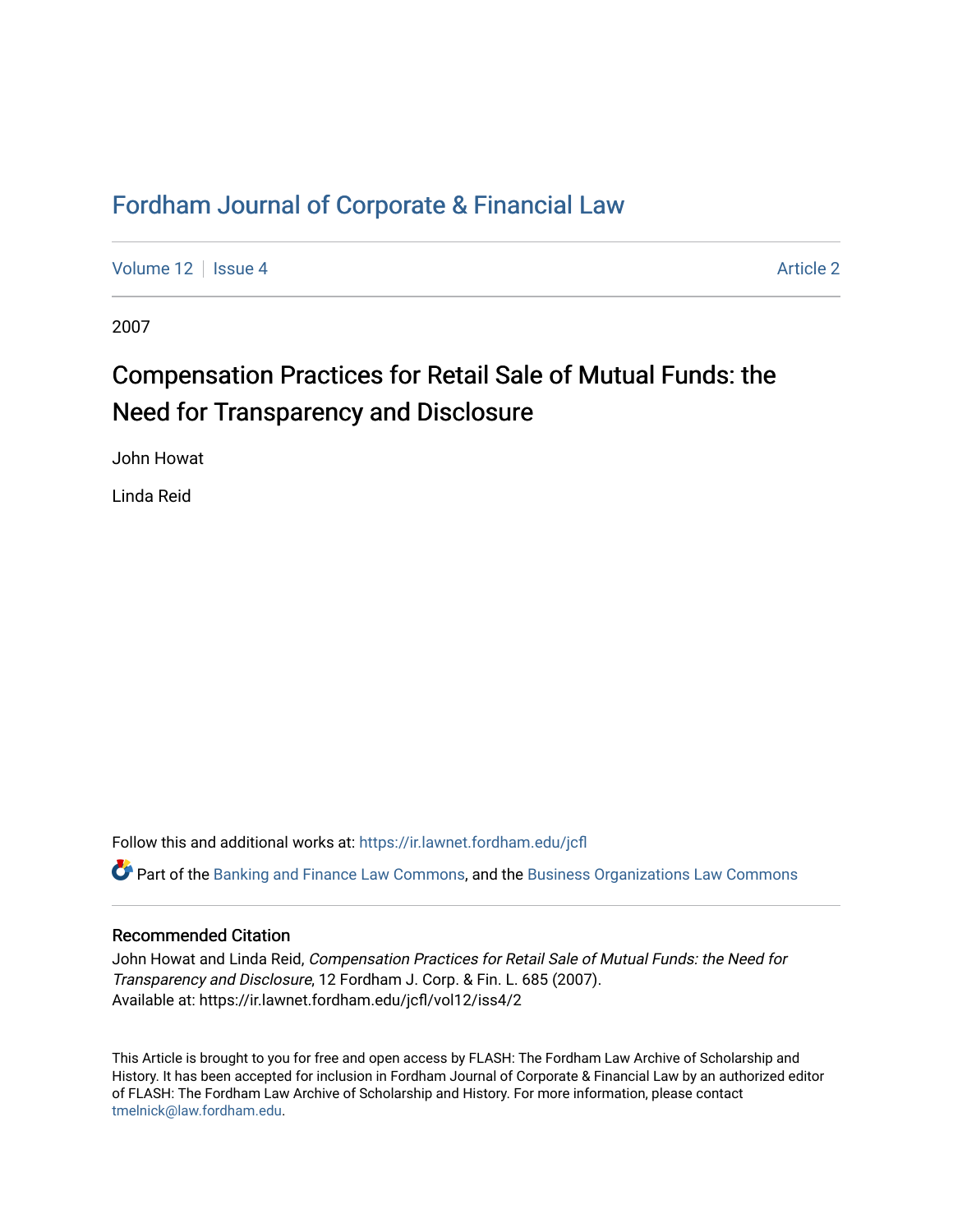# COMPENSATION PRACTICES FOR RETAIL SALE OF MUTUAL FUNDS:<sup>[1](#page-1-0)</sup> THE NEED FOR TRANSPARENCY AND DISCLOSURE

*John Howat, PhD Associate Professor of Finance University of Wisconsin-Whitewater* 

*Linda Reid, JD Assistant Professor of Law, University of Wisconsin-Whitewater* 

#### I. INTRODUCTION

Mutual fund firms, also known as investment companies or investment trusts, buy and sell stocks, bonds, and other securities. $2 \text{ A}$  $2 \text{ A}$ fund raises money to make its purchases by selling shares in itself. The fund pools the money of many investors—its shareholders—to invest in the securities.<sup>[3](#page-1-2)</sup> Those securities are professionally managed by fund managers on behalf of the shareholders. After the trading costs and expenses of managing and administering the fund are subtracted, the earnings realized by the fund on its investment portfolio are paid out

<span id="page-1-0"></span><sup>1.</sup> Technically, a mutual fund is an open-end management company registered with the Securities and Exchange Commission ("SEC" or "Commission") under the Investment Company Act of 1940, 15 U.S.C. §§ 80a-1 to -64 (2005) [hereinafter the Investment Company Act]. An "open-end company" is a management company that issues a redeemable security. 15 U.S.C.  $\S$  80a-5(a)(1) (2005).

<span id="page-1-1"></span><sup>2.</sup> Mutual fund firms are also known as *mutual fund complexes* and *mutual fund companies*. For the purposes of consistency in this paper, we refer to them as *mutual fund firms* or *funds,* and to the persons who manage the funds as *mutual fund managers*  or *fund managers.*

<span id="page-1-2"></span><sup>3.</sup> The term redeemable security is defined in Section  $2(a)(32)$  of the Investment Company Act to mean a security the terms of which entitles the holder, upon presentation "to receive approximately his proportionate share of the issuer's current net assets, or the cash equivalent thereof." 15 U.S.C. § 80a-2(a)(32) (2005).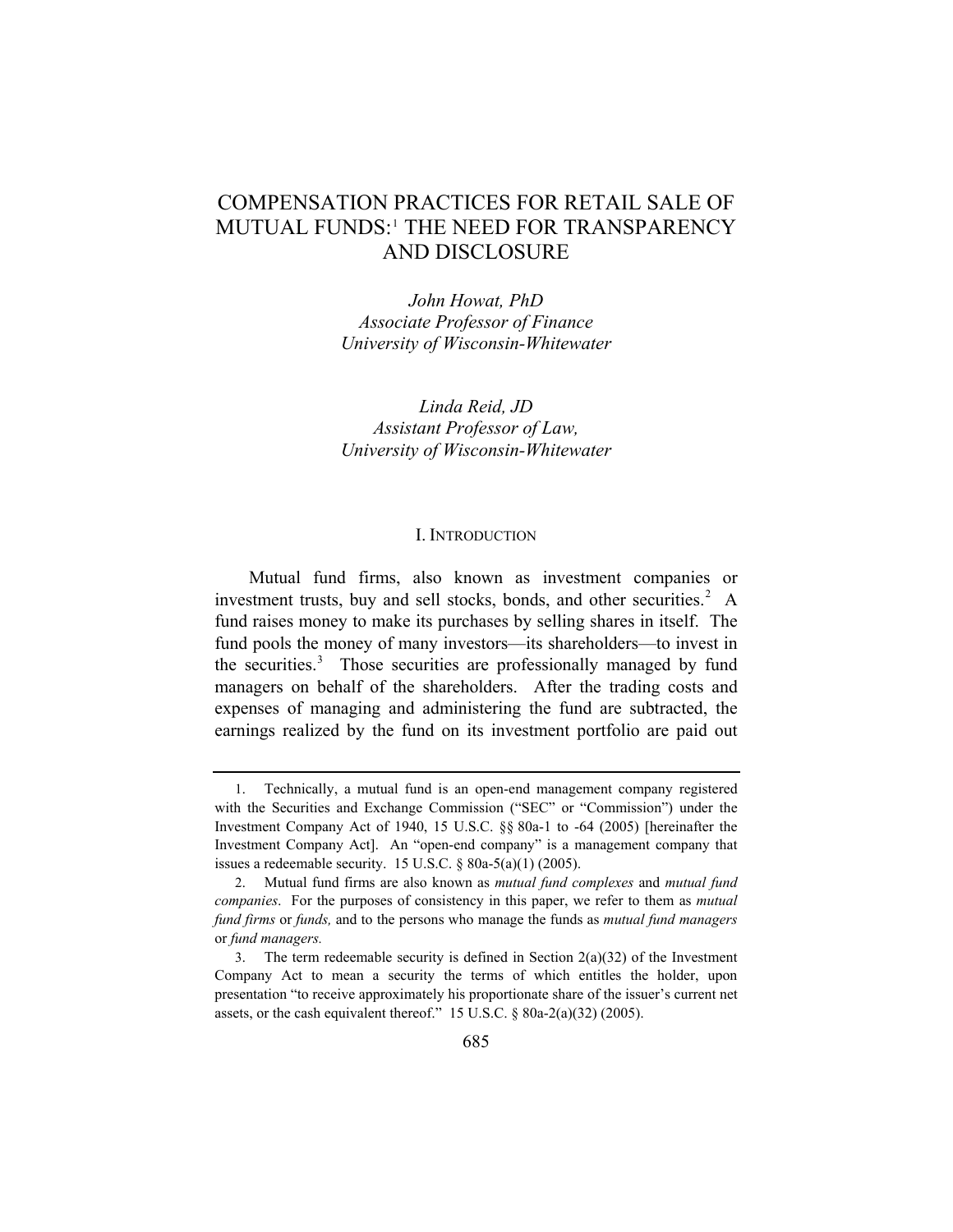pro-rata to the fund's shareholders. Shareholders may also realize investment gains by selling (or redeeming) their shares back to the fund at the shares' net asset value (the total value of the fund's assets divided by the number of shares outstanding).

Mutual funds have recently become increasingly popular vehicles for individual investors in the United States. In 1980 there were 564 funds with assets totaling  $$134.8$  $$134.8$  $$134.8$  billion.<sup>4</sup> As of the end of December 200[5](#page-2-1) there were 7,977 funds with combined assets of \$8.905 trillion.<sup>5</sup> Similarly, in 1980, 4.6 million households owned mutual fund shares, representing only 5.7% of all households in the United States.<sup>[6](#page-2-2)</sup> As of 2005, 91 million individuals in 54 million households (nearly half of all households) owned mutual funds.<sup>[7](#page-2-3)</sup> It should be noted that the majority of household investments in mutual funds occur through employee retirement plans.<sup>[8](#page-2-4)</sup> A healthy percentage, however, is purchased by the investors themselves, and of those purchases, more than 80% are made through financial professionals.[9](#page-2-5)

Individual investors can purchase mutual fund shares on the retail market in one of two ways, either directly from the fund, or through an intermediary seller. In the first case, investors purchase "directmarketed funds" via phone, mail, or the internet. In the second instance, the fund's underwriter acts as a wholesaler or distributor to an intermediary firm, (e.g. a brokerage firm, an asset management company, a financial planning firm, an insurance agency, or a bank) which in turn sells to the individual investor via a sales force.<sup>[10](#page-2-6)</sup> Some brokerage firms also sell their own private-label funds.

The typical retail shopper who purchases shares through a financial adviser will be given a fund prospectus. The prospectus includes information regarding the investment objective of the fund, the historical

<span id="page-2-2"></span><span id="page-2-1"></span><span id="page-2-0"></span><sup>4.</sup> Investment Company Institute, *2006 Investment Company Fact Book* 71 (46th ed. 2006), *available at* http://www.ici.org/stats/mf/2006\_factbook.pdf.

<sup>5</sup>*. Id*.

<sup>6</sup>*. Id*. at 47.

<sup>7</sup>*. Id*.

<sup>8</sup>*. See id.* at 50.

<sup>9</sup>*. Id*.

<span id="page-2-6"></span><span id="page-2-5"></span><span id="page-2-4"></span><span id="page-2-3"></span><sup>10.</sup> For the purpose of consistency in this paper, we refer to these salespersons as *investment advisers*. The term *advisor* is also proper and is used by several professional organizations. In specific instances we use the terms *brokerage firms* and *brokers*. Brokers and other financial advisers will have the NASD Series 6 license, which allows them to sell mutual fund products. Many will also have the NASD Series 7 license, which allows them to sell securities.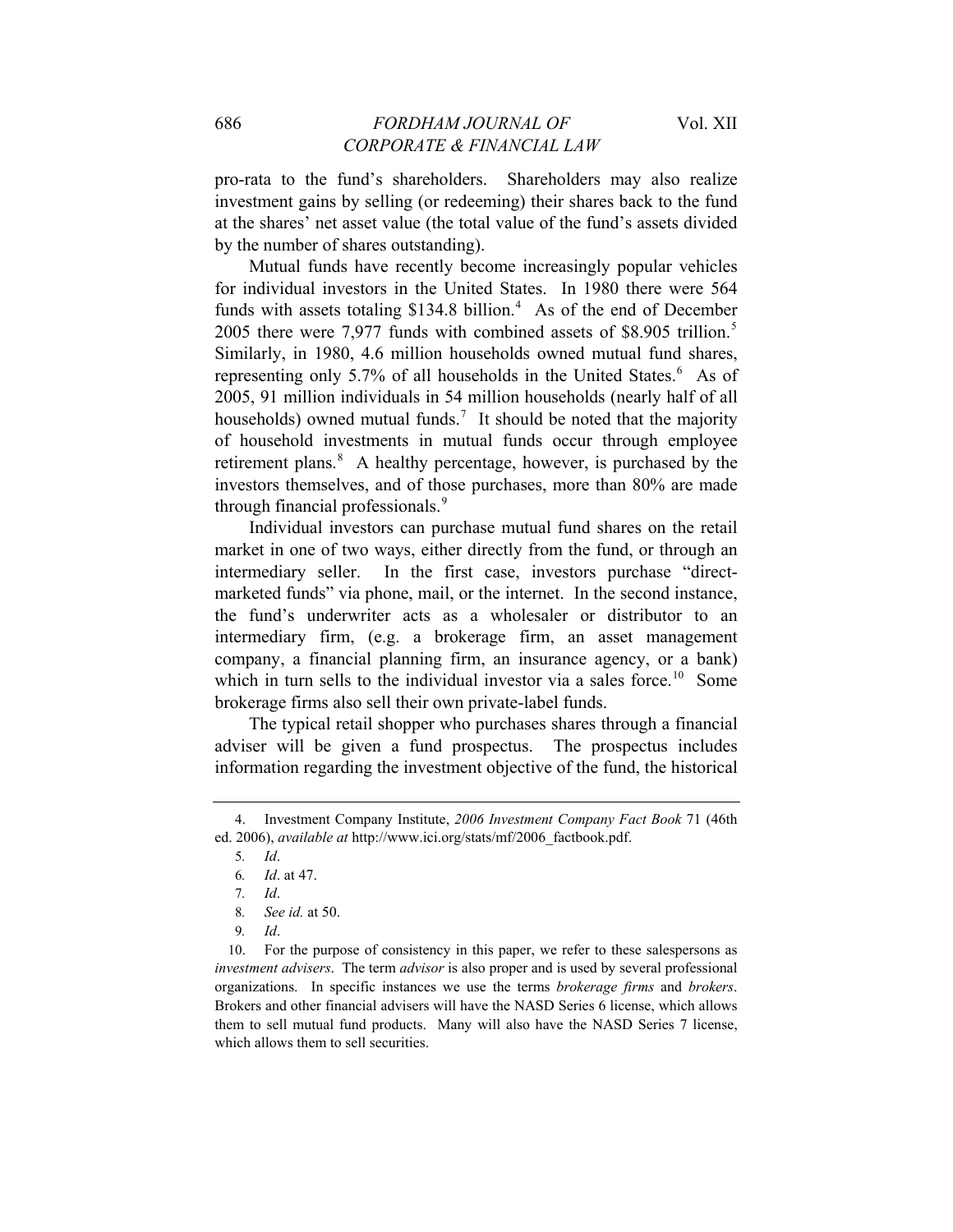investment performance of the fund, and the costs and expenses the shareholder will pay. The compensation received by the financial adviser for recommending or selling the shares is included in the fee table in the prospectus; however, in most cases it is not identified explicitly. Adviser compensation information is required to be presented explicitly in the Statement of Additional Information (SAI). The SAI must also include a description of potential conflicts of interest which the adviser's method of compensation might create. Notable, however, is the fact that the SAI is provided to the potential shareholders only if they specifically request it.

Brokerage firms and the various financial advisers who sell mutual funds to retail purchasers may be compensated in a variety of ways, including (1) loads, or sales charges paid directly by the purchaser; (2) marketing fees, also known as  $12b-1$ <sup>[11](#page-3-0)</sup> fees; and (3) fund servicing and operating expenses.[12](#page-3-1) Both 12b-1 and fund expense fees are paid out of the assets of the fund, and thus are ultimately paid by the shareholders. Payments from each of these sources compensate financial advising firms and their personnel for providing a wide range of services, including the administering of shareholder records, processing transactions, training the advisers who sell the funds, and investor education. While fund firms assert that these services provide advisers and investors with valuable benefits, others, including regulators, criticize the lack of transparency in brokerage firm compensation, since it is practically impossible for investors to know precisely if, and how, financial advisers are paid out of fund assets.

Financial adviser compensation is often augmented by enhanced compensation arrangements, such as directed brokerage, soft dollar commissions, revenue sharing, and differential cash compensation, each of which has been the source of criticism in recent years, due to potential conflicts of interest inherent in the practices, and the lack of disclosure of the practices to investors. This paper examines the practices and recommends changes to reduce, if not eliminate, the potential harm to investors inherent in their use.

<span id="page-3-0"></span><sup>11.</sup> Rule 12b was promulgated under the Securities Exchange Act of 1934 (codified as amended at 15 U.S.C. §§ 78a-lll (2005)) [hereinafter the Securities Exchange Act]. *See* discussion *infra* Part III.B for a detailed discussion of 12b-1 fees.

<span id="page-3-1"></span><sup>12</sup>*. See generally* Susan S. Krawczyk, *Compensation Practices for Retail Sales of Mutual Funds*, 4 J. INVESTMENT COMPLIANCE 27 (2004) (discussing compensation practices in detail).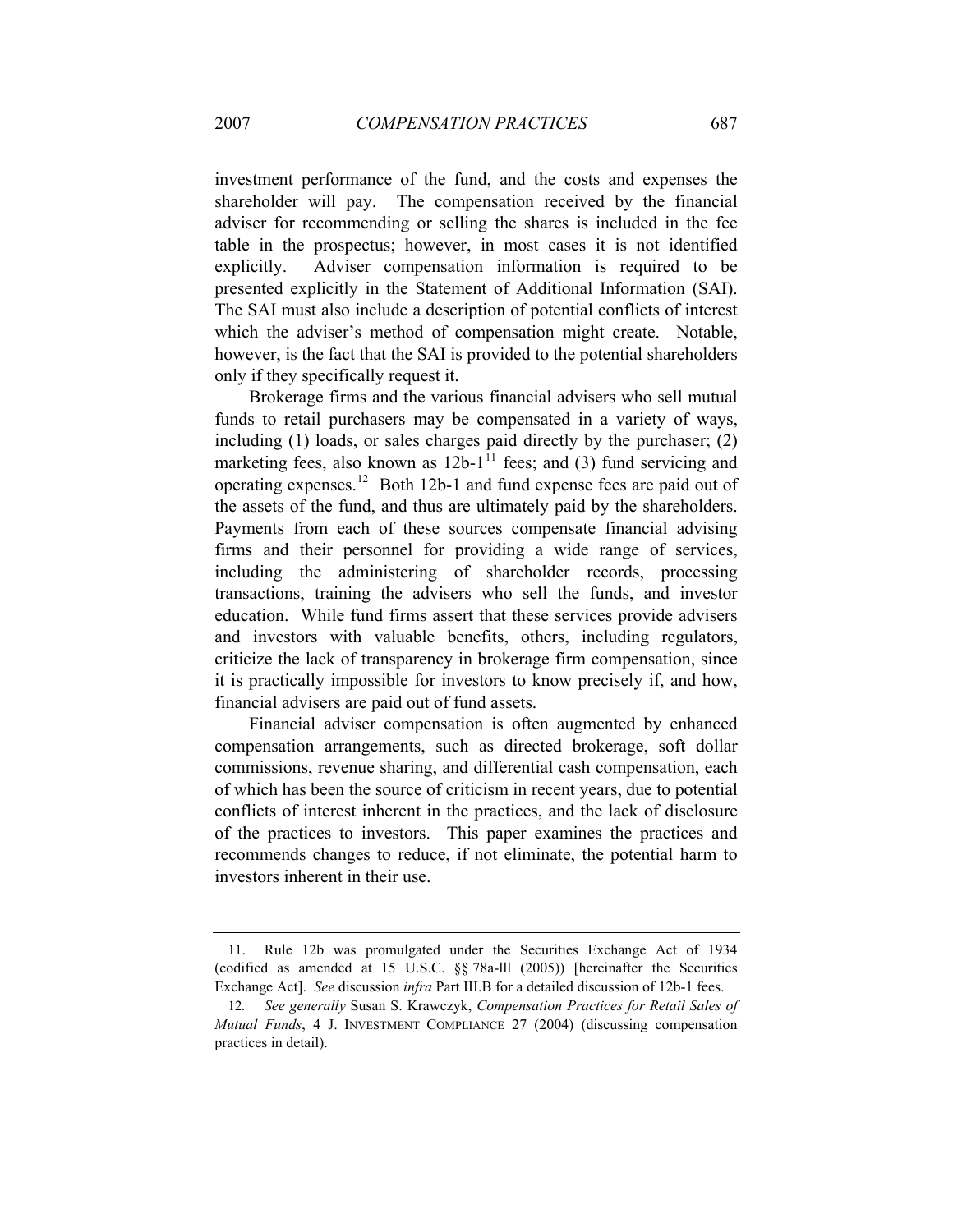#### II. ENHANCED COMPENSATION PRACTICES

#### *A. Directed Brokerage*

In directed brokerage arrangements, mutual funds channel trades to brokers who promise to promote those funds in exchange for commissions on the mutual fund's stock and bond transactions. Put another way, in directed brokerage, a mutual fund typically promises to buy a certain amount of brokerage services from a broker-dealer who in turn agrees to promote that mutual fund to investors. Critics level two charges against directed brokerage: (1) the practice can lead a broker to recommend mutual funds that are not in his client's best interest; and (2) it can lead a fund firm to select a broker based on increasing its sales, rather than on getting the best execution of its trades. That can lead to high trading costs being passed to fund shareholders.

As is discussed in Parts III.B and III.D.3 of this paper, the Securities and Exchange Commission (the "SEC") and the National Association of Securities Dealers, Inc. (the "NASD") banned the practice of directed brokerage in 2004, because of its potential for creating conflicts of interest by generating incentives for fund managers to direct fund transactions to firms who were encouraging sales of their funds, rather than to the firms that could provide the best execution or price on fund transactions.

#### *B. Soft Dollar Practices*

The SEC is currently examining the practice of soft dollar commissions. Soft dollars refer to an arrangement whereby fund managers direct fund trades through a particular brokerage firm in exchange for brokerage services, including investment research. Fund managers typically use soft dollar payments to pay for investment research because, by doing so, they are able to hide the costs of research in brokerage commissions, when those costs would ordinarily be paid out of fund assets. Transaction costs, including soft dollar commissions, are not included in a fund's expense ratio, because accounting principles dictate that they be included as part of the cost basis of securities purchased or subtracted from the net proceeds of securities sold.

For example, suppose Fund A pays for research by adding to its management fee, which is disclosed in the prospectus fee table. Fund B pays for the same research with soft dollars, commissions paid to the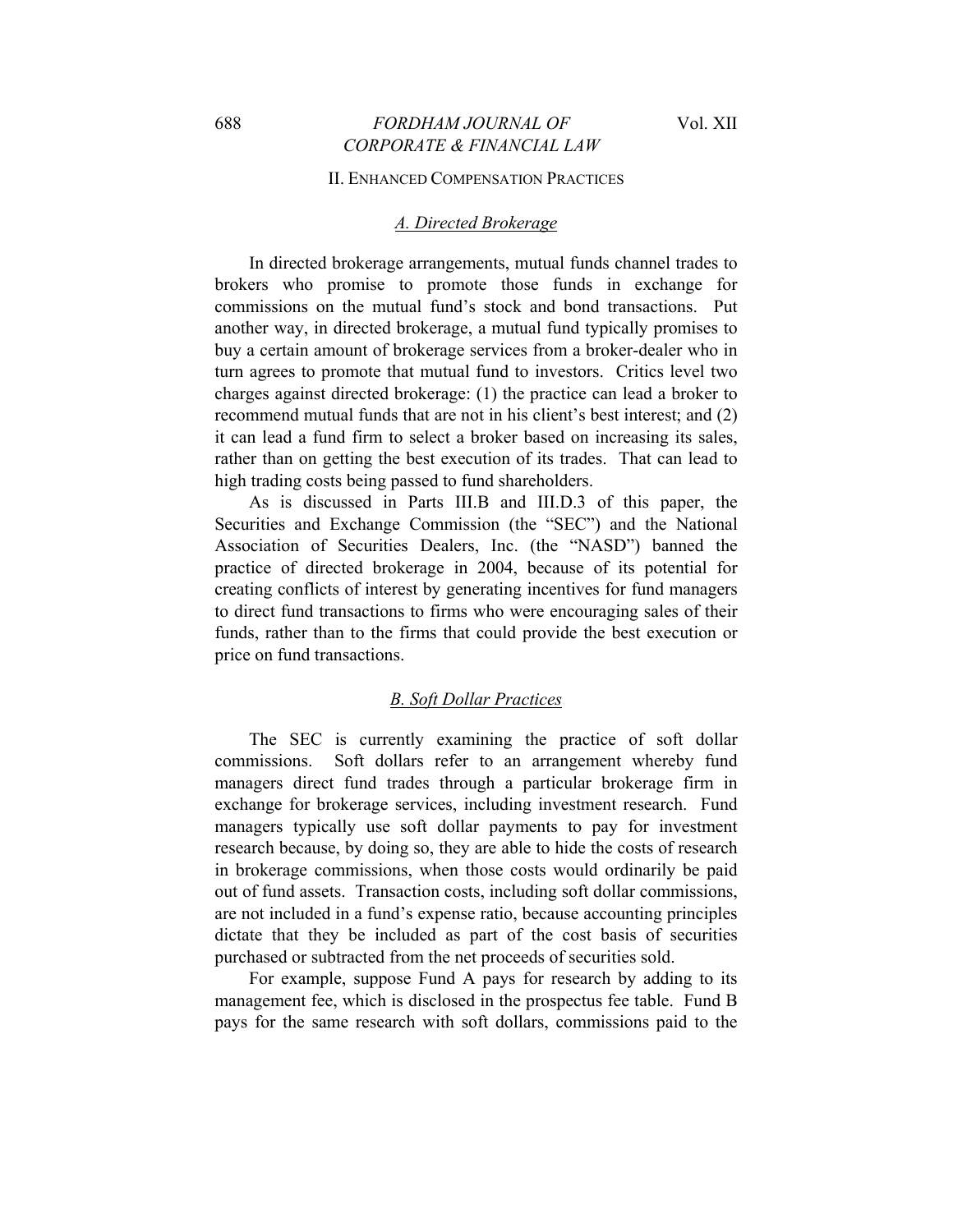brokerage firm providing the research. Those costs do not appear in the fee table. Instead, those costs are part of the fund's transactions costs, which are typically disclosed in the Statement of Additional Information ("SAI"). Thus, to most investors, Fund B appears to have a lower expense ratio than Fund A. In reality, the costs charged by the fund and paid by the investor are the same.

Supporters of the practice maintain that soft dollar payments benefit shareholders by giving small fund advisers access to valuable research, thereby enhancing the competitiveness and price efficiency of small mutual funds. Opponents criticize the lack of transparency and oversight in soft dollar arrangements. They also argue that soft dollar compensation can create conflicts of interest for fund managers, because the fund managers may be motivated to select brokers based on their research services rather than on the speed or price of trade execution for fund transactions.

There currently exists a safe harbor rule that allows fund managers to use client funds to purchase "brokerage and research services" for their managed accounts under certain circumstances without breaching their fiduciary duties to clients.<sup>[13](#page-5-0)</sup> Under Section 28(e) of the Securities Exchange Act of 1934 as amended, mutual fund firms may pay higher than normally allowed commissions if the fund firm deems the higher commission is in the best interest of the fund.<sup>[14](#page-5-1)</sup> If it participates in soft dollar practices outside the safe harbor, however, it may be subject to liability for breach of fiduciary duty to clients.

Critics of soft dollar practices have advocated repealing Section 28(e), or outlawing soft-dollar transactions altogether. Others have called for greater oversight and stricter definitions of what can and cannot be bought with soft dollars. As discussed in Part III.D.4 of this paper, the SEC has recently issued a release containing interpretative guidance as to which soft dollar practices are within the scope of the safe harbor established by Section 28(e).

### *C. Revenue Sharing and Shelf-Space Practices*

Most, if not all, mutual funds make payments to brokerage firms that sell the funds' shares. As the SEC defines it, revenue sharing

<span id="page-5-1"></span><span id="page-5-0"></span><sup>13</sup>*. See* Securities Acts Amendments of 1975, Pub. L. No. 94–29, 89 Stat. 97 (1975).

<sup>14</sup>*. See id.*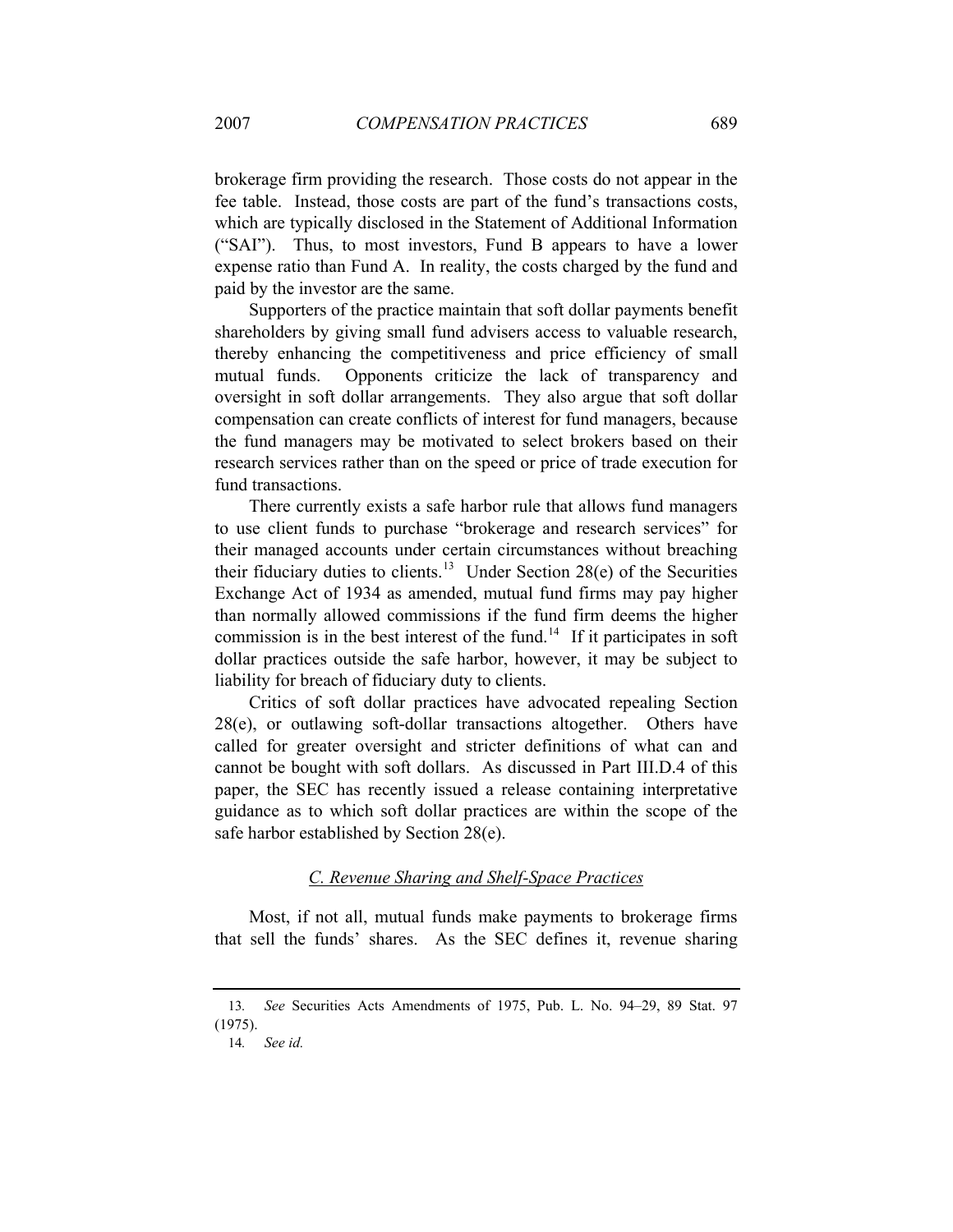occurs when a fund manager agrees to pay a brokerage firm cash compensation not otherwise disclosed in the prospectus fee table to promote the mutual fund to the broker's clients. This type of payment creates a clear conflict of interest by introducing a new factor for an investment adviser to consider—his or her company's own financial profit—when deciding which mutual funds to recommend to an investor. These payments are often referred to as buying "shelf space" at the broker-dealer firm. In some cases, the fund manager may describe those payments as reimbursing the brokerage firm for expenses it incurs in selling the shares. The payments, regardless of whether they are labeled reimbursements or otherwise, may give the brokerage firm a greater incentive to sell the shares of that fund or an affiliate, rather than the shares of funds that don't make such payments.

The SEC is reviewing the disclosure of these so-called revenuesharing deals. Regulators are looking particularly closely at revenue sharing and shelf space arrangements because of the financial incentives they may create for brokers to recommend one fund over another.<sup>[15](#page-6-0)</sup> While brokers argue that spotlighting a particular fund is no guarantee of sales, others say that compensating brokers for promoting a fund may not be in the best interest of the firms' clients.<sup>[16](#page-6-1)</sup>

# *D. Differential Cash Compensation*

Differential cash compensation is the practice of paying sales representatives higher cash compensation for sales of proprietary and "partnered funds." Proprietary funds are those offered by the sales representative's employer (e.g. brokerage firm or insurance company). Partnered funds are those offered by firms that have an agreement with the sales representative's employer to promote those funds in exchange for cash payments. According to Financial Research Corporation estimates, in 2003 the fifty largest fund companies in the United States paid securities firms roughly \$1.5 billion annually to distribute their funds. $17$ 

<span id="page-6-0"></span><sup>15</sup>*. See generally* CONFIRMATION REQUIREMENTS AND POINT OF SALE DISCLOSURE REQUIREMENTS FOR TRANSACTIONS IN CERTAIN MUTUAL FUNDS AND OTHER SECURITIES, AND OTHER CONFIRMATION REQUIREMENT AMENDMENTS, AND AMENDMENTS TO THE REGISTRATION FORM FOR MUTUAL FUNDS, 69 Fed. Reg. 6438-01, 6451 (Feb. 10, 2004).

<span id="page-6-2"></span><span id="page-6-1"></span><sup>16</sup>*. Id.*

<sup>17.</sup> Deloitte Development, *2005 Global Securities Industry Outlook: 2005 Top 10*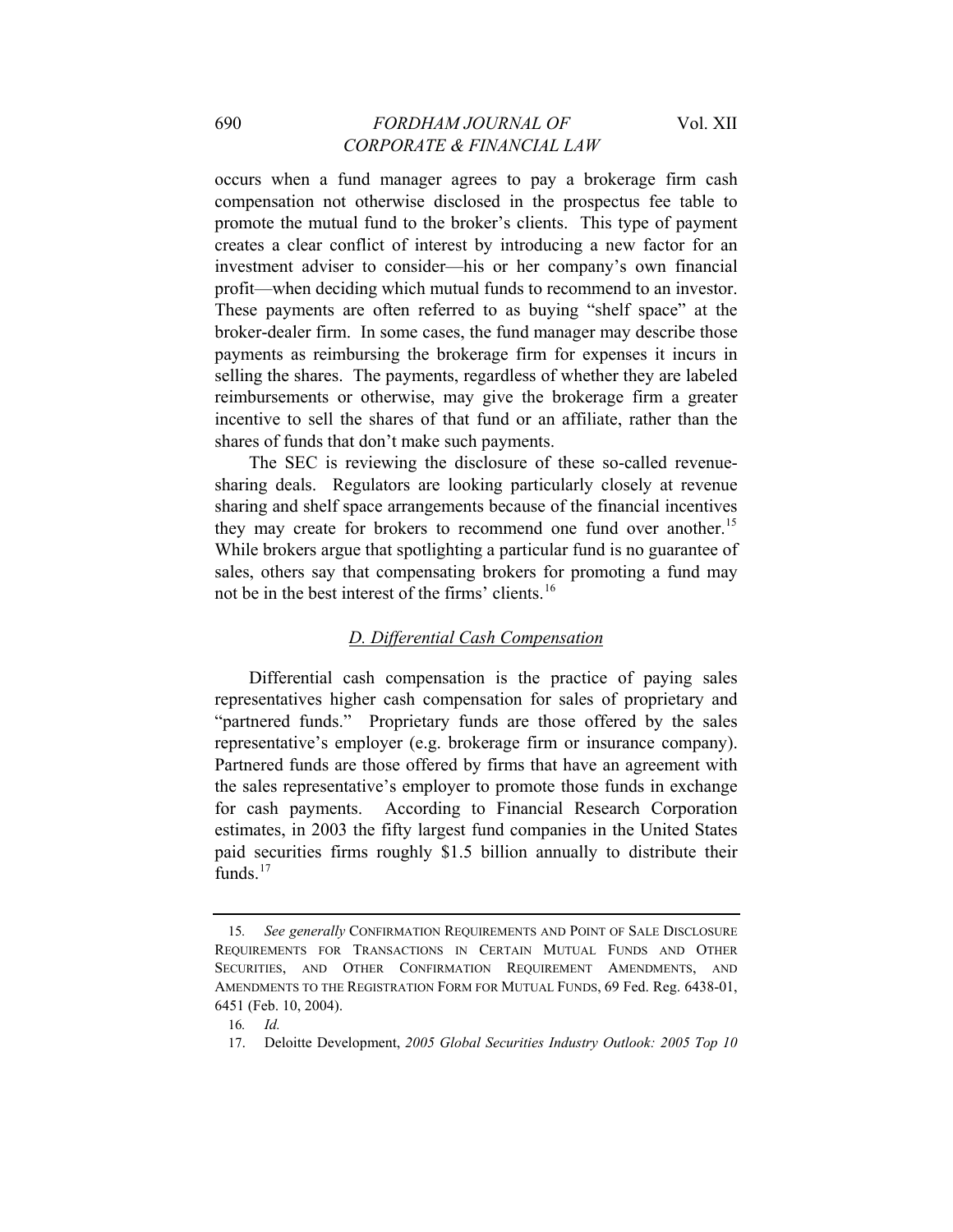Differential cash compensation is currently not prohibited under applicable rules and regulations, but critics charge that, like other types of enhanced compensation arrangements, they create a potential conflict of interest when a securities firm recommends mutual funds and the commission relationship is not adequately disclosed to investors. Even if there is adequate disclosure, the potential conflict of interest remains, and investors must be aware of that.

### III. THE EVOLUTION OF COMPENSATION PRACTICES

Compensation practices for mutual funds have evolved over time. Prior to 1980, compensation to the sellers of fund shares was primarily accomplished through front-end load charges. By the late 1990s, compensation arrangements generally entailed several methods, and the investor usually had a choice in the methods applied. The key change was the approval of 12b-1 plans, which allow for the payment of marketing and distribution expenses from fund assets. These plans allow for both different share classes within a particular fund, and the practice of revenue sharing.

# *A. A Brief History of Mutual Funds and National Association of Securities Dealers, Inc.*

The first pooled funds were introduced in the United States in the [18](#page-7-0)90s.<sup>18</sup> In 1924, the Massachusetts Investors Trust became the first open-end mutual fund.[19](#page-7-1) Shortly thereafter, in response to the 1929 stock market crash, Congress passed the Securities Act of 1933<sup>[20](#page-7-2)</sup> and the Securities Exchange Act of  $1934$ <sup>[21](#page-7-3)</sup> The 1933 and 1934 acts require, among other things, that investment funds be registered with the Securities and Exchange Commission and that prospective fund investors be provided with a prospectus. In 1934, Congress also passed

*Issues*, at 5, *available at* http://www.deloitte.com/dtt/cda/doc/content/dtt\_financial services topten2005-securities 013105(3).pdf (last visited Mar. 23, 2007).

<span id="page-7-2"></span><span id="page-7-1"></span><span id="page-7-0"></span><sup>18.</sup> K. Geert Rouwenhorst, *The Origins of Mutual Funds* 17 (Yale Sch. of Mgmt., Int'l Center for Fin., Working Paper No. 04-48, 2004), *available at* http://ssrn.com/abstract=636146 (last visited Mar. 23, 2007).

<sup>19</sup>*. Id*.

<sup>20. 15</sup> U.S.C. §§ 77a-aa (2005).

<span id="page-7-3"></span><sup>21. 15</sup> U.S.C. §§ 78a-lll (2005).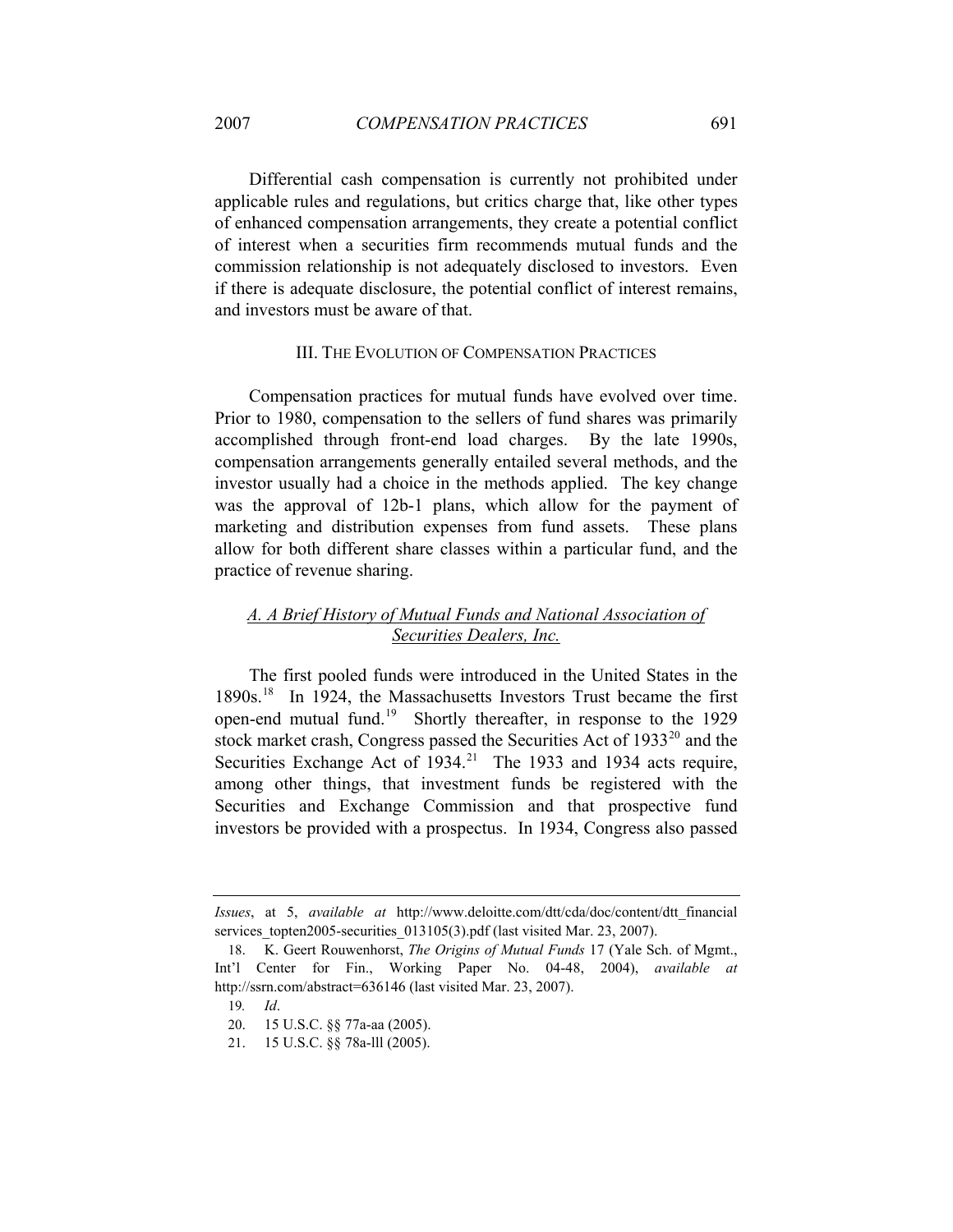the National Industrial Recovery Act (the "NIRA").<sup>[22](#page-8-0)</sup> The act called for industrial self-regulation and declared that codes of fair competition for the protection of consumers, competitors, and employers—were to be drafted for the various industries of the country.<sup>[23](#page-8-1)</sup> In 1935, the U.S. Supreme Court invalidated the compulsory-code system, ruling that the NIRA improperly delegated legislative powers to the executive and that the provisions of the poultry code at issue in the case did not constitute a regulation of interstate commerce.<sup>[24](#page-8-2)</sup>

The the NASD grew out of the Investment Bankers Code Committee (the "IBCC") formed by the investment banking business under the NIRA.<sup>[25](#page-8-3)</sup> When the NIRA was declared unconstitutional, the IBCC was continued on a voluntary basis, becoming the Investment Bankers Conference Committee, its function to be one of discussion and conference with federal agencies looking toward the establishment of an organization to preserve and formalize the values of the code.<sup>[26](#page-8-4)</sup> A successor organization known as the Investment Bankers Conference, Inc. (the "IBC") was established to proceed more formally towards the objective of a legal entity empowered to administer rules promoting "high standards of commercial honor."<sup>[27](#page-8-5)</sup> An important objective of the IBC was the development of a plan of self-regulation for over-thecounter markets. $^{28}$  $^{28}$  $^{28}$  By November of 1937, the SEC and an IBC governing committee prepared the draft of legislation to accomplish the self-regulatory objective.<sup>[29](#page-8-7)</sup> The bill, known as the Maloney Act, was signed into law in  $1938<sup>30</sup>$  $1938<sup>30</sup>$  $1938<sup>30</sup>$  The NASD, the successor to the IBC, was registered by the SEC as a national securities association under section 15A of the 1934 Securities Exchange Act.<sup>[31](#page-8-9)</sup>

The NASD is currently the world's leading private-sector provider of financial regulatory services. Under U.S. law, every securities firm

<sup>22.</sup> Ch. 90, 48 Stat. 195 (1933).

<sup>23</sup>*. Id.*

<sup>24.</sup> Schechter Poultry Corp. v. United States, 295 U.S. 495, 550 (1935).

<span id="page-8-4"></span><span id="page-8-3"></span><span id="page-8-2"></span><span id="page-8-1"></span><span id="page-8-0"></span><sup>25.</sup> Fulton, Wallace H., *The Origin of the NASD, 1933-1939: The OTC Market's Venture Into Self-Regulation*, *at* http://www.people.hbs.edu/aperold/resource/ISR/ Teaching%20Note/AKS%20-%20History%20of%20the%20NASD.doc (last visited Mar. 23, 2007).

<span id="page-8-5"></span><sup>26</sup>*. Id.*

<sup>27</sup>*. Id.*

<span id="page-8-7"></span><span id="page-8-6"></span><sup>28</sup>*. Id.*

<sup>29</sup>*. Id.*

<span id="page-8-8"></span><sup>30</sup>*. Id.*

<span id="page-8-9"></span><sup>31.</sup> Fulton, *supra* note 25, at 1.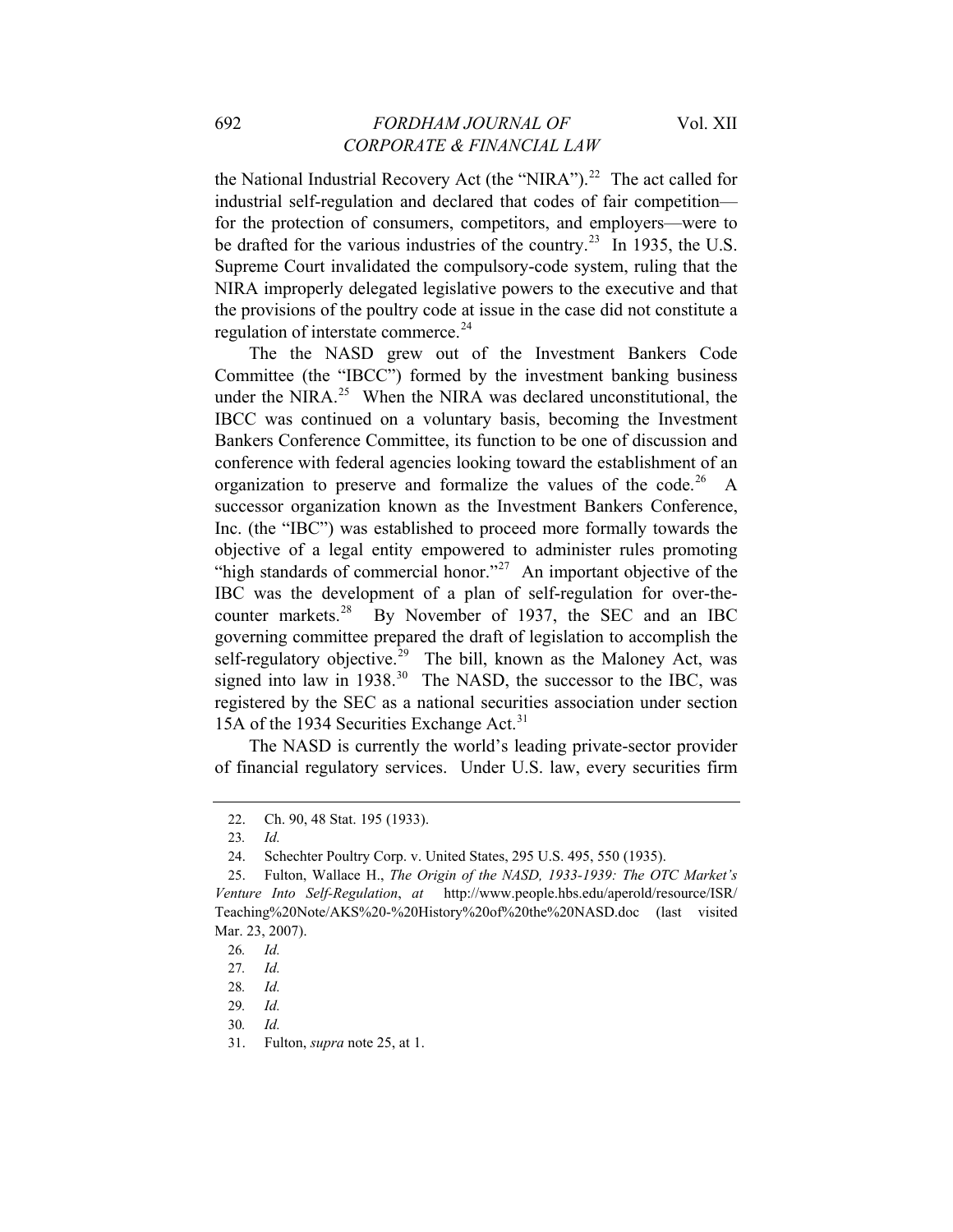doing business with the American public must register with NASD.<sup>[32](#page-9-0)</sup> The NASD registers securities firms, writes rules to govern their behavior, examines them for compliance and, when necessary, brings enforcement actions against those who break those rules. Approximately 5,100 brokerage firms and more than 660,000 stockbrokers and registered representatives currently fall under the jurisdiction of the NASD. $33$ 

# *B. The Evolution of Rule 12b-1*

In 1940, Congress enacted the Investment Company Act of 1940 (the "1940 Act"),  $34$  which is the principal statute under which the mutual fund industry is regulated today. The 1940 Act seeks to prevent abuses through mandating disclosure regarding an investment company's structure, operations, financial condition and policies when shares of the investment company are initially offered to the public and, thereafter, on a regular periodic basis.<sup>[35](#page-9-3)</sup> Investment companies typically register their securities with the SEC under the 1933 Act and their companies under the 1940 Act.<sup>[36](#page-9-4)</sup> Investment advisers use Form ADV to register as an investment adviser with the SEC.

The provisions in the 1940 Act govern, among other things, transactions between the investment company and its affiliates (e.g., investment advisers to the investment company), purchases and sales of investment company shares and the responsibilities of the investment company's directors or trustees.<sup>[37](#page-9-5)</sup>

<span id="page-9-0"></span><sup>32.</sup> NASD Rules and Regulations, *available at* http://www.nasd.com/Rules Regulation/index.htm?ssSourceNodeId=9 (last visited Mar. 27, 2007).

<span id="page-9-1"></span><sup>33.</sup> About NASD, *available at* http://www.nasd.com/AboutNASD/index.htm (last visited Mar. 16, 2007).

<sup>34</sup>*. See* 15 U.S.C. §§ 80a-1 to -64 (2005).

<span id="page-9-3"></span><span id="page-9-2"></span><sup>35.</sup> NASD website, *available at* http://www.nasd.com/web/idcplg?IdcService=SS\_ GET\_PAGE&nodeId=608

<span id="page-9-4"></span><sup>36.</sup> Investment advisers use Form ADV to register with the SEC. Generally, an investment adviser that manages \$25 million or more in client assets must register with the SEC. Advisers that manage less than \$25 million must register with the state securities regulator where the adviser's principal place of business is located. Form ADV also is used for state registration. Form ADV has two parts. Part I contains information about the adviser's education, business and an adviser's disciplinary history within the last ten years. Part II includes information on an adviser's services, fees and investment strategies.

<span id="page-9-5"></span><sup>37</sup>*. See* NASD website, *supra* note 35.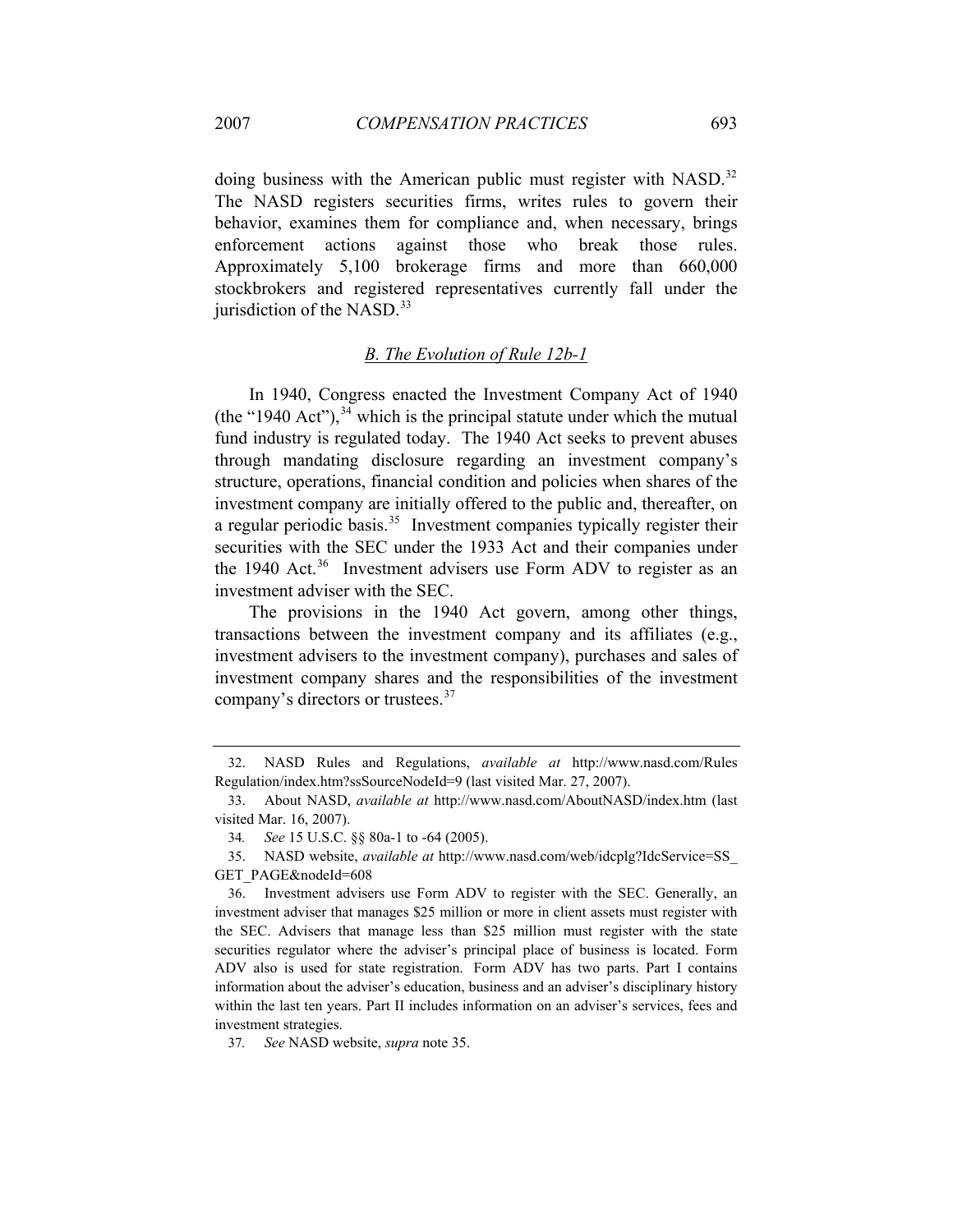The 1940 Act bans the use of fund assets to pay for the distribution of a fund's shares.<sup>[38](#page-10-0)</sup> However, in the late 1970s, mutual funds experienced a significant and steady outflow of cash from redemptions of shares.[39](#page-10-1) This left the remaining shareholders to pay the fixed costs of the funds as the costs were spread over fewer shareholders.

The fund industry lobbied for the use of fund assets to pay for distribution costs and persuaded the SEC to pass Rule  $12b-1^{40}$  $12b-1^{40}$  $12b-1^{40}$  in October 1980. The rule permits funds to pay the costs of marketing and distribution of fund shares as long as they are properly disclosed and regulated. The annual fee is included in the fund's reported expense ratio. Since 1980, the total of these fees has grown from a few million to over \$10 billion in  $2004<sup>41</sup>$  $2004<sup>41</sup>$  $2004<sup>41</sup>$ . This is due in part to the rapid growth of mutual fund assets, but is also due to the significant drop in front-end loads, both in terms of size (the typical load has dropped from 8% in 1980 to 5% today) and in terms of the percentage of funds which charge a front-end load.<sup>[42](#page-10-4)</sup>

Although it was initially meant as a short-term solution to the high level of net redemptions in the 1970s, Rule 12b-1 is largely responsible for the class system of funds used today. A fund will often have various classes of shares that differ in their commission structures.<sup>[43](#page-10-5)</sup> For example, one class might have a high initial sales commission and a small (usually .25%) annual fee paid for by a 12b-1 plan, while another class might have a small initial sales commission and a large (perhaps 1.0%) annual 12b-1 fee. The expense ratio of a fund typically includes three components: an advisory fee, administrative fee (such as legal and accounting costs) and 12b-1 fees. For multiple class shares, the advisory fee is always the same across classes. Administrative fees and 12b-1 fees can vary across classes although the administrative fee is often the same.

The selection of share class by an investor typically depends on the

<sup>38</sup>*. Id*.

<span id="page-10-1"></span><span id="page-10-0"></span><sup>39.</sup> Lori Walsh, U.S. Securities and Exchange Commission, *The Costs and Benefits to Fund Shareholders of 12b-1 Plans: An Examination of Fund Flows, Expenses and Return*, at 6, *available at* http://ftp.sec.gov/rules/proposed/s70904/lwalsh042604.pdf. (last visited Mar. 19, 2007).

<sup>40. 17</sup> C.F.R. § 270.12b-1 (2005).

<span id="page-10-5"></span><span id="page-10-4"></span><span id="page-10-3"></span><span id="page-10-2"></span><sup>41.</sup> INV. CO. INST., *How Mutual Funds Use 12b-1 Fees*, *Fundamentals: Investment Company Institute Research in Brief*, Vol. 14, No. 2, p. 2 (2005), *available at* http://www.ici.org/statements/fundamentals/fm-v14n2.pdf.

<sup>42</sup>*. Supra* note 4, at 4.

<sup>43</sup>*. Supra* note 39, at 5.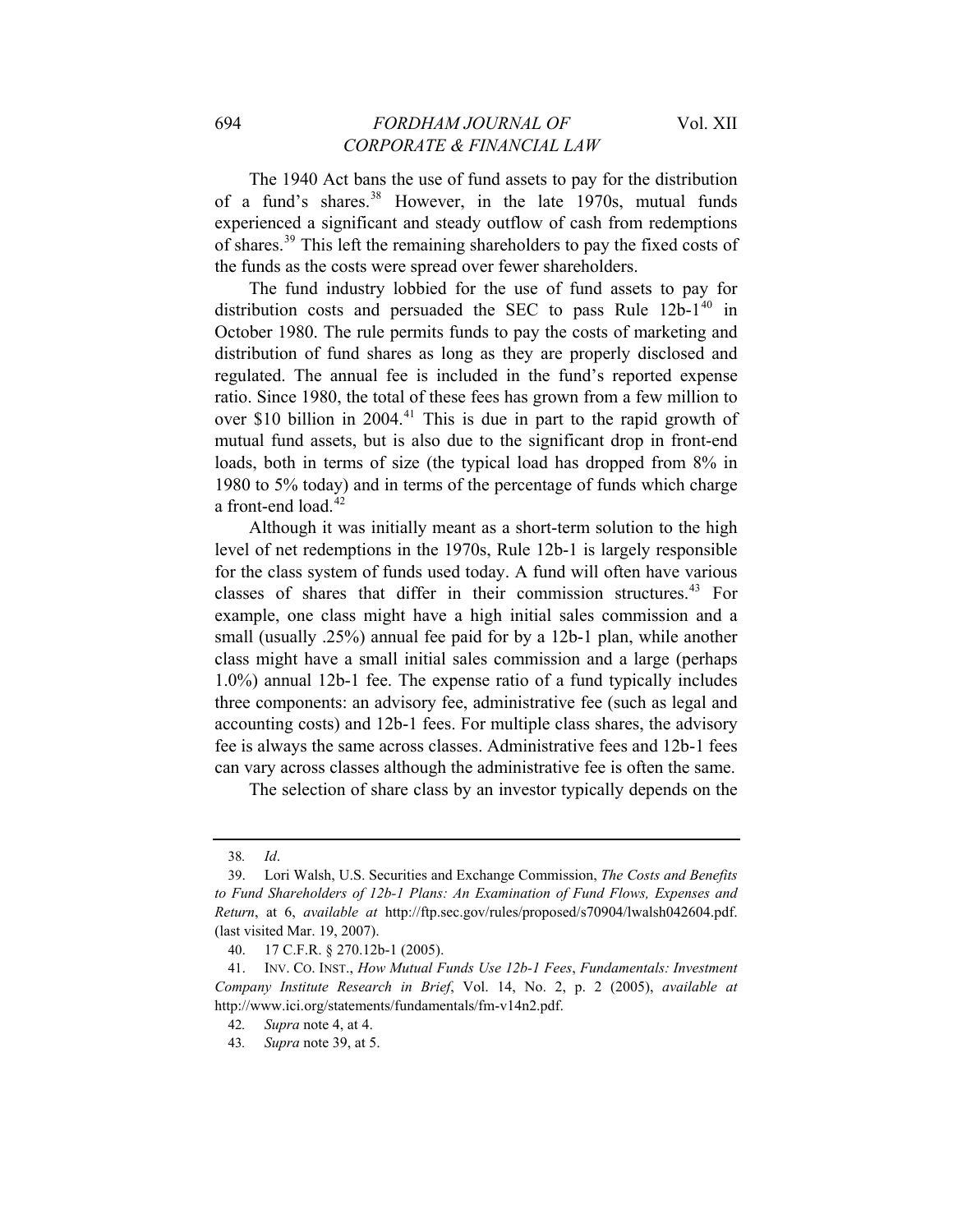expected holding period. An investor with a short expected holding period might find it beneficial to buy shares with no up-front fee but high annual fees. A long-term investor does better with shares that have a large initial fee but small annual fees.

There are two important differences between load fees and 12b-1 fees besides the obvious one-time fee versus annual fee. First, they differ in the level of transparency. The load charge is clearly stated in the confirmation statement that the investor receives from the fund or the broker who sold the shares. On the other hand, the investor is never explicitly told the amount of the 12b-1 fees—it is neatly buried in the expense ratio. Second, loads are a fixed amount charged at the account level, and each investor pays only for his or her costs. 12b-1 fees are charged at the fund level, and investors may pay for other investors' costs. The aggregate amount that investors pay increases as their holding period increases and as the asset level rises. Because the fees are deducted at the fund level, some investors subsidize the costs of other investors. For example, small accounts typically cost more, as a percent of the account size, than large accounts; and yet both investors pay the same percent.

There is also a crucial difference between brokerage commissions and both load fees and 12b-1 fees in terms of transparency. Commissions are not even disclosed in the expense ratio. When the fund purchases a security the commission is added to the cost basis of the asset, and when a security is sold the commission is deducted from the proceeds of the sale. Assuming a security is bought and sold for a gain, the profit for shareholders is the net profit after deducting the commissions on both the purchase and the sale. The total of all commissions is disclosed as a lump sum (usually labeled as transactions costs) in the SAI which is typically delivered to a shareholder only if requested. Thus, directed brokerage payments and soft dollar commissions are quite unlikely to be uncovered by the vast majority of shareholders.

A recent survey by the Investment Company Institute (the "ICI") showed that funds use most of the 12b-1 fees to compensate financial advisers for assisting fund investors before and after they purchase fund shares.<sup>[44](#page-11-0)</sup> Only a small fraction of the fees are used for advertising and promotion.[45](#page-11-1) Thus, the primary use of revenues raised through 12b-1

<span id="page-11-1"></span><span id="page-11-0"></span><sup>44</sup>*. Supra* note 41, at 1.

<sup>45</sup>*. Id*.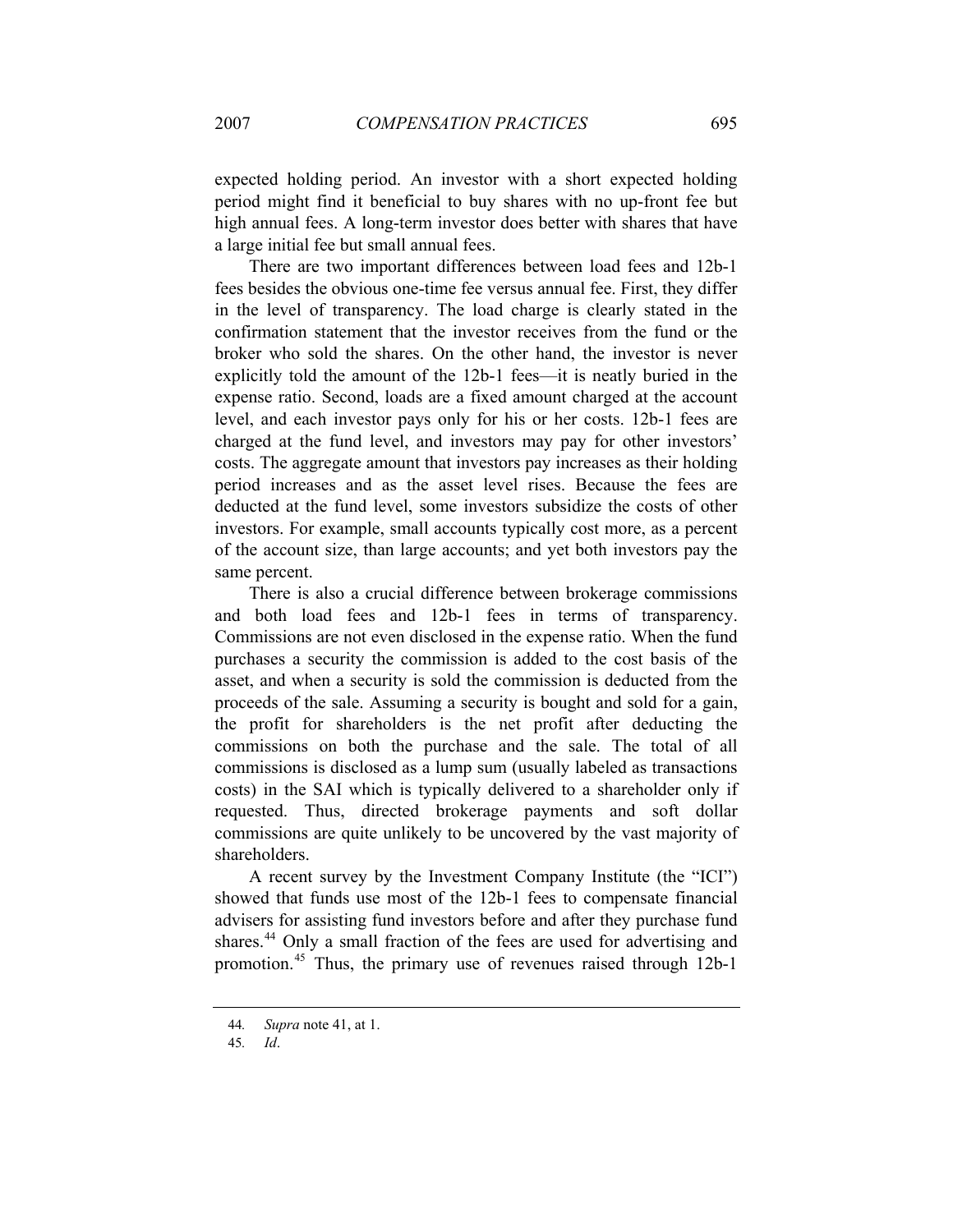fees is to create incentives for advisers to distribute the fund shares, making advisers the main beneficiaries of 12b-1 plans.

On August 14, 2004, the SEC adopted amendments to Rule 12b prohibiting the use of fund brokerage to compensate broker-dealers for selling fund shares.<sup>46</sup> New Rule  $12b-1(h)(2)$  permits a fund to use brokers selling its shares to execute transactions in its portfolio securities only if the fund or its adviser has implemented policies and procedures designed to ensure that the selection of selling brokers for portfolio securities transactions is not influenced by considerations about the sale of fund shares.<sup>[47](#page-12-1)</sup> The rule and correlating NASD Rule  $2830(k)$  are discussed in further detail in Part III.D.3 of this paper.

#### *C. Congressional Initiatives*

The poor performance of mutual funds in the early 2000s, partially as a result of the collapse of the technology bubble and the slowdown in the world economy, led to intense scrutiny of the mutual fund industry by many, including Congress.<sup>[48](#page-12-2)</sup> Criticism focused, in part, on the transparency of fund fees and costs, and specifically the practices of directed brokerage, revenue sharing and soft dollars.<sup>[49](#page-12-3)</sup>

In early 2003, the House Subcommittee on Capital Markets, Insurance and Government Sponsored Enterprises held hearings on mutual fund practices, including mutual fund fee and cost disclosure issues, sales practices and governance. On June 11, 2003, Representative Richard H. Baker and twenty-three co-sponsors introduced H.R. 2420 (the "Mutual Fund Integrity and Fee Transparency Act of  $2003$ ").<sup>[50](#page-12-4)</sup> Among other things, H.R. 2420 required the SEC to require disclosure of a number of items and required the adviser to submit an annual report to the fund directors on revenue sharing, directed brokerage and soft

<span id="page-12-0"></span><sup>46.</sup> SEC Prohibition on the Use of Brokerage Commissions to Finance Distribution, 17 C.F.R. § 270 (2004), *available at* http://www.sec.gov/rules/final/ic-26591.htm.

<sup>47</sup>*. Id*.

<span id="page-12-2"></span><span id="page-12-1"></span><sup>48</sup>*. See* Thomas R. Smith, Jr., Sidley Austin Brown and Wood, *Mutual Funds Under Fire: Developments Since January 1, 2003* (Jul. 1, 2005), at 1, *available at*  http://www.sidley.com/db30/cgi-bin/pubs/TRS%20Chronology%20- %20VERSION%2012%20070105.pdf.

<sup>49</sup>*. Id*.

<span id="page-12-4"></span><span id="page-12-3"></span><sup>50.</sup> Thomas R. Smith, Jr., *Mutual Funds Under Fire: Reform Initiatives,* 7 J. OF INV. COMPLIANCE 4 (2006).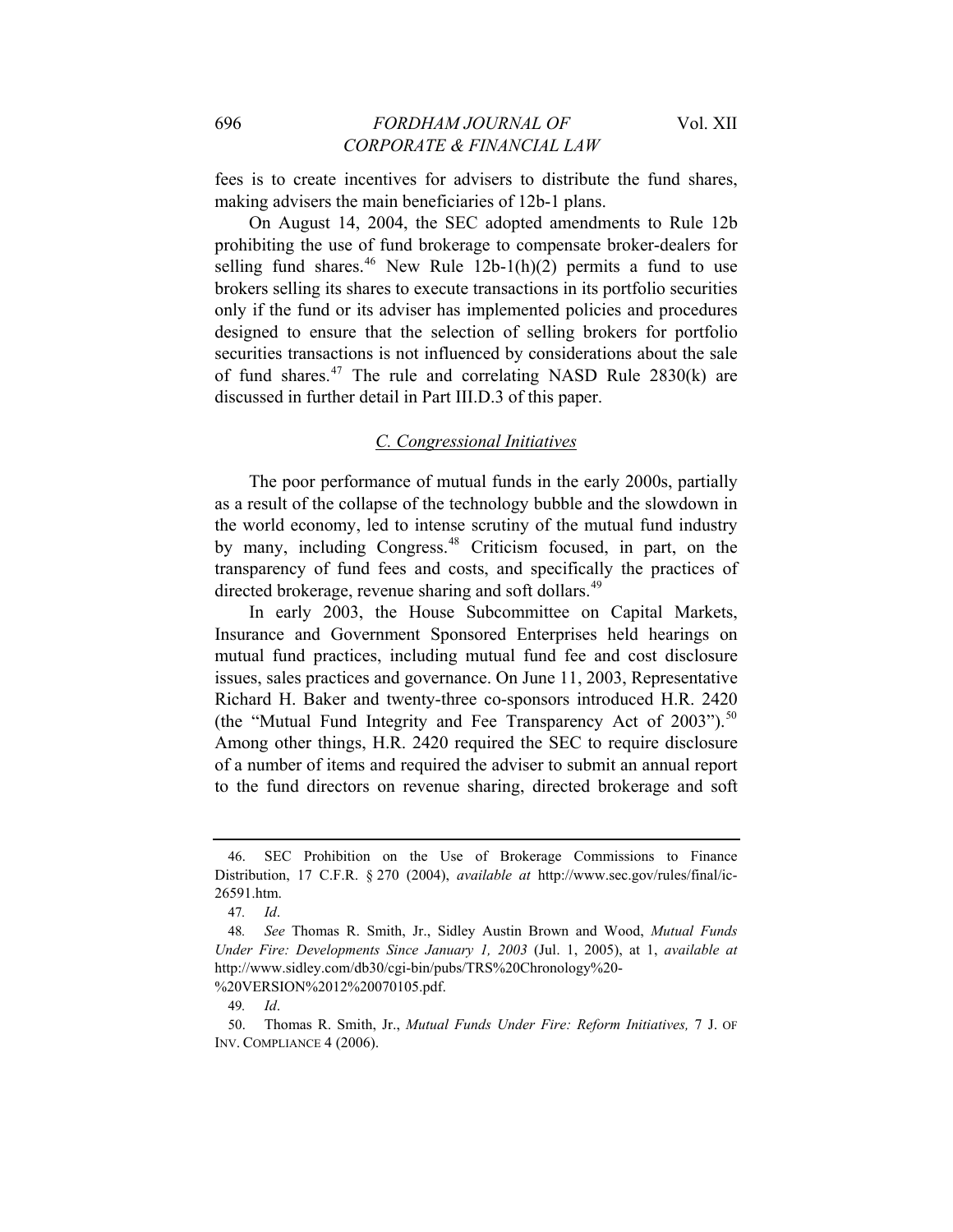dollars.[51](#page-13-0) It imposed a fiduciary duty on the fund directors to supervise the arrangements.<sup>[52](#page-13-1)</sup> H.R. 2420 also required brokers to disclose information about differential compensation and conflicts of interest associated with the broker's sale of a particular fund, along with information about commissions that may be charged based on the class of shares the investor has purchased.<sup>[53](#page-13-2)</sup>

By mid-summer, however, efforts to pass H.R. 2420 had stalled.<sup>[54](#page-13-3)</sup> The bill died for a lack of support in the House and the inability to even find a sponsor in the Senate. Instead, the House Subcommittee directed its efforts to having the SEC deal with the matters addressed by H.R. 2420 through rulemaking.<sup>[55](#page-13-4)</sup>

Following market timing, late trading scandals, and subsequent prosecutions by New York Attorney General Eliot Spitzer, Congress renewed its efforts at mutual fund reform. The House passed a beefed up version of H.R. 2420 on November 19, 2003 by a vote of  $418-2$ .<sup>[56](#page-13-5)</sup> Among other things, H.R. 2420 contained additional detailed provisions regarding the disclosure of mutual fund fees, obligations regarding distribution and soft dollar arrangements.

The following bills were introduced in the Senate in the 108<sup>th</sup> Congress:

- S.1882, the "Mutual Fund Transparency Act of 2003" introduced on November 5, 2003 by Senator Daniel K. Akaka  $(D-HI);$ <sup>[57](#page-13-6)</sup>
- S.1971, the "Mutual Fund Investor Confidence Restoration Act," introduced on November 25, 2003 by Senators Jon Corzine (D-NJ) and Christopher Dodd (D-CT);<sup>[58](#page-13-7)</sup>
- S.1958, the "Mutual Fund Investors Protection Act," introduced on November 29, 2003 by Senators John Kerry (D-MA) and Edward Kennedy  $(D-MA)$ ;<sup>[59](#page-13-8)</sup>

<sup>51</sup>*. Id*.

<span id="page-13-2"></span><span id="page-13-1"></span><span id="page-13-0"></span><sup>52</sup>*. Id*.

<sup>53</sup>*. Id*.

<sup>54</sup>*. Id*.

<sup>55</sup>*. Id*.

<sup>56</sup>*. Supra* note 50.

<span id="page-13-6"></span><span id="page-13-5"></span><span id="page-13-4"></span><span id="page-13-3"></span><sup>57.</sup> S. 1822, 108th Cong., 2003, *available at* http://thomas.loc.gov/cgibin/query/z?c108:S.1822.

<span id="page-13-7"></span><sup>58.</sup> S. 1971, 108th Cong., 2003, *available at* http://thomas.loc.gov/cgibin/query/z?c108:S.1971.

<span id="page-13-8"></span><sup>59.</sup> S. 1958, 108th Cong., 2003, *available at* http://thomas.loc.gov/cgibin/query/z?c108:S.1958.IS.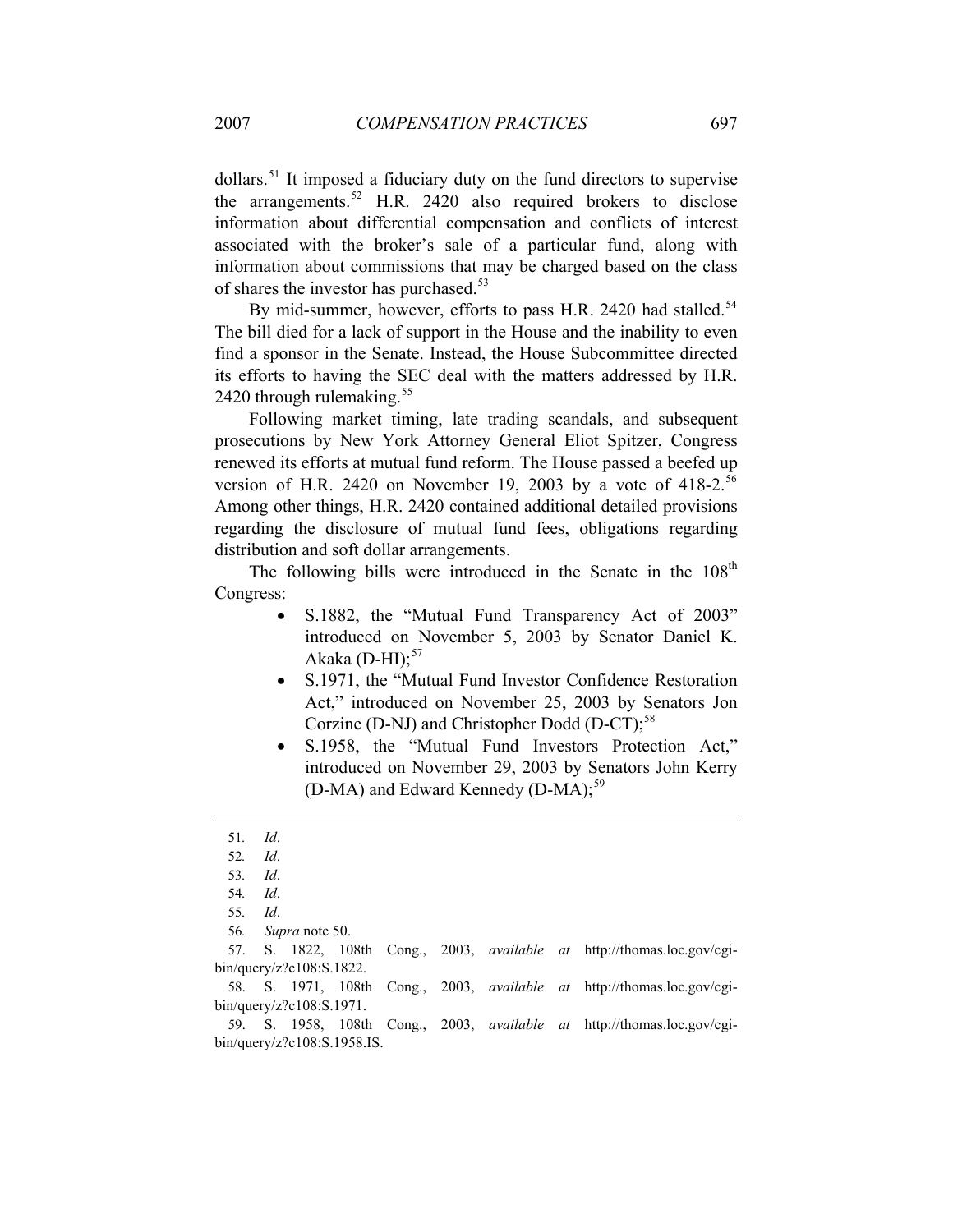- S.2509, the "Mutual Fund Reform Act of 2004," introduced on February 10, 2004 by Senators Peter Fitzgerald (R-IL), Carl Levin (D-MI) and Susan Collins  $(R-ME)$ .<sup>[60](#page-14-0)</sup>
- S.2497, the "Small Investor Protection Act of 2004," introduced on June 3, 2004 by Senator Joe Lieberman (D- $CT$ ).<sup>[61](#page-14-1)</sup>

Each of the bills contained provisions to reform mutual fund sales practices by eliminating certain types of compensation arrangements, including 12b-1 fees, soft dollars, directed brokerage, and revenue sharing arrangements. None of the bills made it out of committee.

On May 16, 2005 Senator Daniel Akaka (D-HA) introduced S.1037, the "Mutual Fund Transparency Act of 2005," in the  $109<sup>th</sup>$ Congress.<sup>[62](#page-14-2)</sup> Among other things, the proposed bill requires broker point-of-sale disclosure regarding revenue sharing and differential cash compensation.<sup>[63](#page-14-3)</sup>

#### *D. Recent SEC and NASD Reforms*

A wide range of mutual fund reform initiatives have also been undertaken by the NASD and SEC in the past few years, certain of which specifically address mutual fund enhanced compensation arrangements. These initiatives have resulted in significant changes in the way in which mutual funds, fund directors, and investment advisers do business.

#### *1. Code of Ethics*

On May 26, 2004, the SEC adopted a rule requiring registered investment advisers to establish, maintain, and enforce a written code of ethics.<sup>[64](#page-14-4)</sup> Specifically, Rule 204A-1 requires that the code of ethics contain, at a minimum, a standard of business conduct that the adviser

<span id="page-14-0"></span><sup>60.</sup> S. 2059, 108th Cong., 2003, *available at* http://thomas.loc.gov/cgibin/query/z?c108:S.2059.

<span id="page-14-1"></span><sup>61.</sup> S. 2497, 108th Cong. (2003), *available at* http://thomas.loc.gov/cgibin/query/z?c108:S.2497.

<span id="page-14-2"></span><sup>62.</sup> S. 1037, 109th Cong. (2003), *available at* http://thomas.loc.gov/cgibin/query/z?c109:S.1037.IS.

<sup>63</sup>*. Id*.

<span id="page-14-4"></span><span id="page-14-3"></span><sup>64.</sup> SEC Investment Adviser Code of Ethics, 17 C.F.R. §§ 270, 275, 279 (IA-2256) (2004), *available at* http://www.sec.gov/rules/final/ia-2256.htm.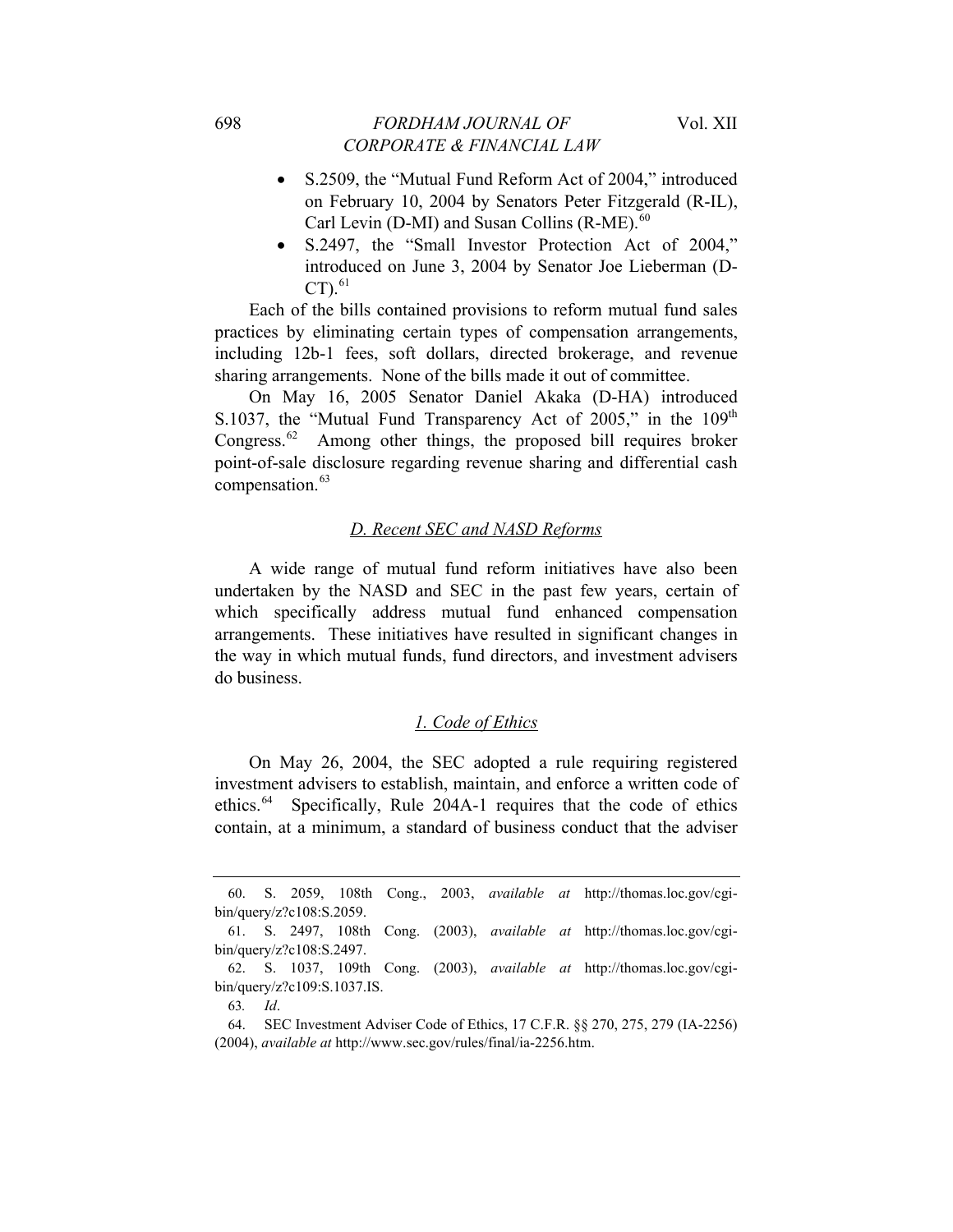requires of its "supervised persons" as defined in Section 202(a)(25) of the Investment Advisers Act of 1940.<sup>[65](#page-15-0)</sup> The standard must reflect the fiduciary obligations of the investment adviser and supervised persons.

Although it might have gone without saying, the rule also specifically requires that supervised persons comply with applicable federal securities laws such as the Securities Act of  $1933$ ,<sup>[66](#page-15-1)</sup> the Securities Exchange Act of 1934,  $67$  the Sarbanes-Oxley Act of 2002,  $68$ the Investment Company Act of 1940,<sup>[69](#page-15-4)</sup> the Advisers Act,<sup>[70](#page-15-5)</sup> Title V of the Gramm-Leach-Bliley Act,<sup>[71](#page-15-6)</sup> and the Bank Secrecy Act.<sup>72</sup> Amendments to SEC Rule 204-2(a) also require SEC-registered investment advisers to retain as "required records" code of ethics violations and their disposition; records concerning personal securities transactions by certain advisory personnel; and evidence in the form of an acknowledgement that supervised persons received a copy of the code of ethics.<sup>[73](#page-15-8)</sup>

As part of its adoption of new Rule 204A-1, the SEC also made an amendment to Form ADV, the form advisers use to register with the  $SEC.<sup>74</sup>$  $SEC.<sup>74</sup>$  $SEC.<sup>74</sup>$  The change requires investment advisers to describe their code of ethics on Schedule F of their registrations.<sup>[75](#page-15-10)</sup> It also requires investment advisers to indicate that they will provide a copy to any client or prospective client upon request.<sup>[76](#page-15-11)</sup>

# *2. Disclosure Requirements*

On August 18, 2004, the SEC finalized new disclosure requirements for mutual funds.<sup>[77](#page-15-12)</sup> The requirements became effective for

<span id="page-15-1"></span><span id="page-15-0"></span><sup>65. 15</sup> U.S.C. § 80b (2004).

<span id="page-15-2"></span><sup>66. 15</sup> U.S.C. § 77a-aa (2005).

<sup>67. 15</sup> U.S.C. § 78a-mm (2005).

<span id="page-15-3"></span><sup>68.</sup> Pub. L. 107-204, 116 Stat. 745 (2002).

<span id="page-15-4"></span><sup>69. 15</sup> U.S.C. § 80a (2005).

<sup>70. 15</sup> U.S.C. § 80b (2004).

<sup>71.</sup> Pub. L. No. 106-102, 113 Stat. 1338 (1999).

<sup>72. 31</sup> U.S.C. §§ 5311-14; 5316-32 (2001).

<sup>73</sup>*. See generally* Investment Advisor Code of Ethics, *supra* note 64.

<span id="page-15-11"></span><span id="page-15-10"></span><span id="page-15-9"></span><span id="page-15-8"></span><span id="page-15-7"></span><span id="page-15-6"></span><span id="page-15-5"></span><sup>74.</sup> CONNECTICUT BANKING COMMISSION, *Investment Advisory Codes of Ethics* (Feb. 2005) *available at* http://www.ct.gov/dob/cwp/view.asp?a=2252&dobNAV\_GID  $=162$ &q=299220.

<sup>75</sup>*. Id*.

<sup>76</sup>*. Id*.

<span id="page-15-12"></span><sup>77.</sup> SEC Disclosure Regarding Portfolio Managers of Registered Management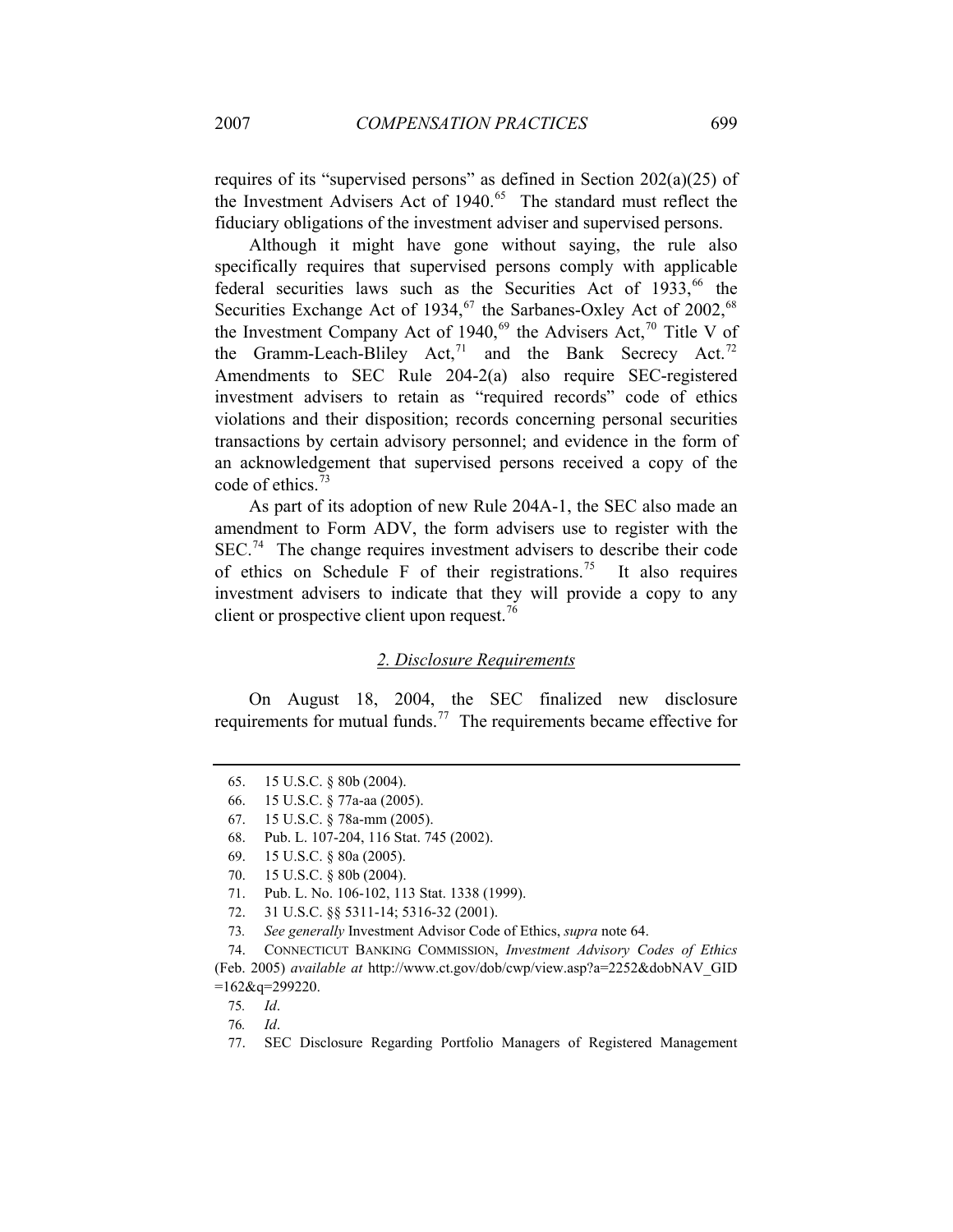mutual fund registration filings after February 28, 2005.[78](#page-16-0) The rules are designed to achieve increased information about fund portfolio managers, including their identity, incentives, potential conflicts of interest, other accounts they manage, compensation structure and ownership of securities in accounts they manage. Among others, the following disclosures are required: $\frac{79}{2}$  $\frac{79}{2}$  $\frac{79}{2}$ 

- A mutual fund must identify in its prospectus each individual who is a "portfolio manager."
- A mutual fund must provide information in its SAI regarding other accounts managed by any of its portfolio managers, including a description of any material conflicts of interest that may arise in connection with simultaneously managing the portfolio and other accounts.
- A mutual fund must disclose in its SAI the structure of, and the method used to determine, the compensation of each portfolio manager.
- A mutual fund must disclose each portfolio manager's ownership of securities in the fund. This disclosure is also to be made in the SAI $80$

#### *3. Directed Brokerage*

Also on August 18, 2004, the SEC amended Rule 12b-1 to prohibit the practice of directed brokerage, a practice the Commission stated "poses significant conflicts of interests and may be harmful to funds and fund shareholders."<sup>[81](#page-16-3)</sup> Rule 12b-1(h)(1) prohibits funds from compensating a broker-dealer for promoting or selling fund shares by directing brokerage transactions to that broker.<sup>[82](#page-16-4)</sup> The prohibition applies both to directing transactions to selling brokers, and to indirectly compensating selling brokers by participation in "step-out" and related

<span id="page-16-1"></span><span id="page-16-0"></span>Investment Companies, 69 Fed. Reg. 33-8458 (Aug. 27, 2004) *available at* http://www.sec.gov/rules/final/33-8458.pdf.

<sup>78</sup>*. Id*.

<sup>79</sup>*. Id*.

<sup>80</sup>*. Id*.

<sup>81</sup>*. See* 17 C.F.R. § 240 (2004).

<span id="page-16-4"></span><span id="page-16-3"></span><span id="page-16-2"></span><sup>82</sup>*. Id.* at § 270.12b-1(h)(1). The rule prohibits funds from financing distribution of fund shares through the direction of any service related to effecting a fund brokerage transaction, including performing or arranging for the performance of any function related to processing a brokerage transaction. The prohibition reaches transactions executed by government securities dealers and municipal securities dealers.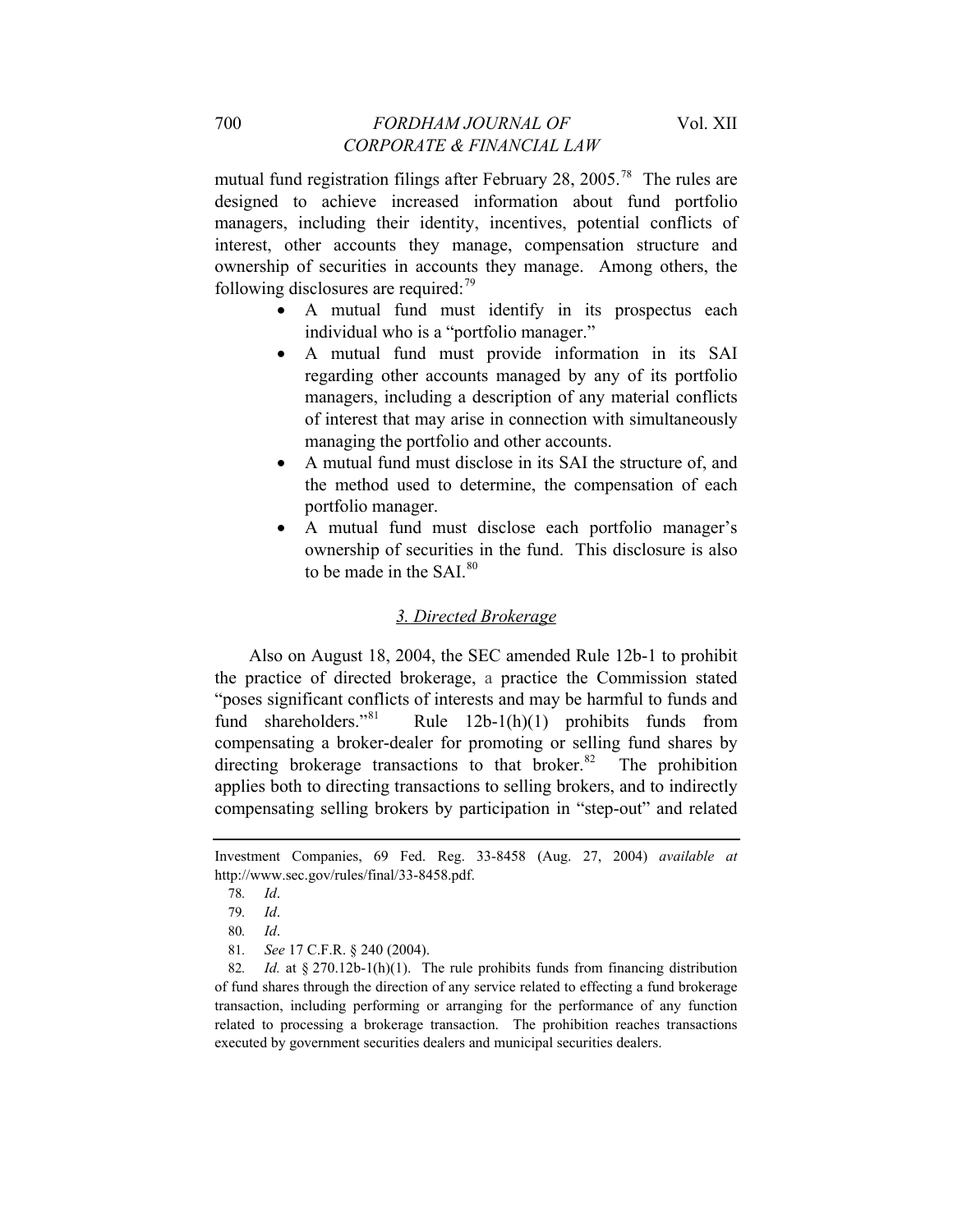arrangements whereby the selling broker receives a portion of the commission.<sup>[83](#page-17-0)</sup> "The ban extends to any payment, including any commission, mark-up, mark-down, or other fee (or portion of another fee) received or to be received from the fund's portfolio transactions effected through any broker or dealer."[84](#page-17-1)

From the broker-dealer's perspective, directed brokerage activities are subject to NASD Rule  $2830(k)$ .<sup>[85](#page-17-2)</sup> Effective February 14, 2005, Rule  $2830(k)$  was amended to prohibit the practice.<sup>[86](#page-17-3)</sup> Prior to amendment, Rule 2830(k) prohibited NASD members from favoring the sale of shares of any investment company on the basis of brokerage commissions received or expected to be received from any source, including the investment company.<sup>[87](#page-17-4)</sup> However, subparagraph  $(7)(B)$  of the rule allowed an NASD member, subject to the requirements of best execution, to sell the shares of, or act as an underwriter for, an investment company where that investment company "follows a policy, disclosed in its prospectus, of considering sales of shares of the investment company as a factor in the selection of broker/dealers to execute portfolio transactions . . . . "<sup>[88](#page-17-5)</sup>

The NASD proposed to strike subparagraph  $(k)(7)(B)$  and add a new subparagraph, designated (k)(2), which will prohibit NASD members from selling the shares of, or acting as underwriter for, any investment company:

> [I]f the member knows or has reason to know that such investment company, or an investment adviser or principal underwriter of the company, has a written or oral agreement or understanding under which the company directs or is expected to direct portfolio securities transactions (or any commission, markup or other remuneration resulting from any such transaction) to a broker or a dealer in consideration for the promotion or sale of shares issued by the company or any other registered investment company.<sup>[89](#page-17-6)</sup>

- 84*. See* 69 Fed. Reg. 33-8458.
- <span id="page-17-2"></span>85. NASD, R. 2830(k).
- 86*. See* Smith, *supra* note 50.

<span id="page-17-1"></span><span id="page-17-0"></span><sup>83.</sup> *Id.* at  $\S 270.12b-1(h)(1)(ii)$ . The prohibition also extends to circumstances in which two funds cooperate to direct brokerage commissions to the selling broker of the other fund. *See* Section 48 under the Investment Company Act (making it unlawful for a person to do indirectly what the person could not do directly).

<span id="page-17-5"></span><span id="page-17-4"></span><span id="page-17-3"></span><sup>87</sup>*. Id*.

<span id="page-17-6"></span><sup>88.</sup> NASD, R. 2830(k)(7)(B).

<sup>89.</sup> Self-Regulatory Organizations; Notice of Filing of Proposed R. Change by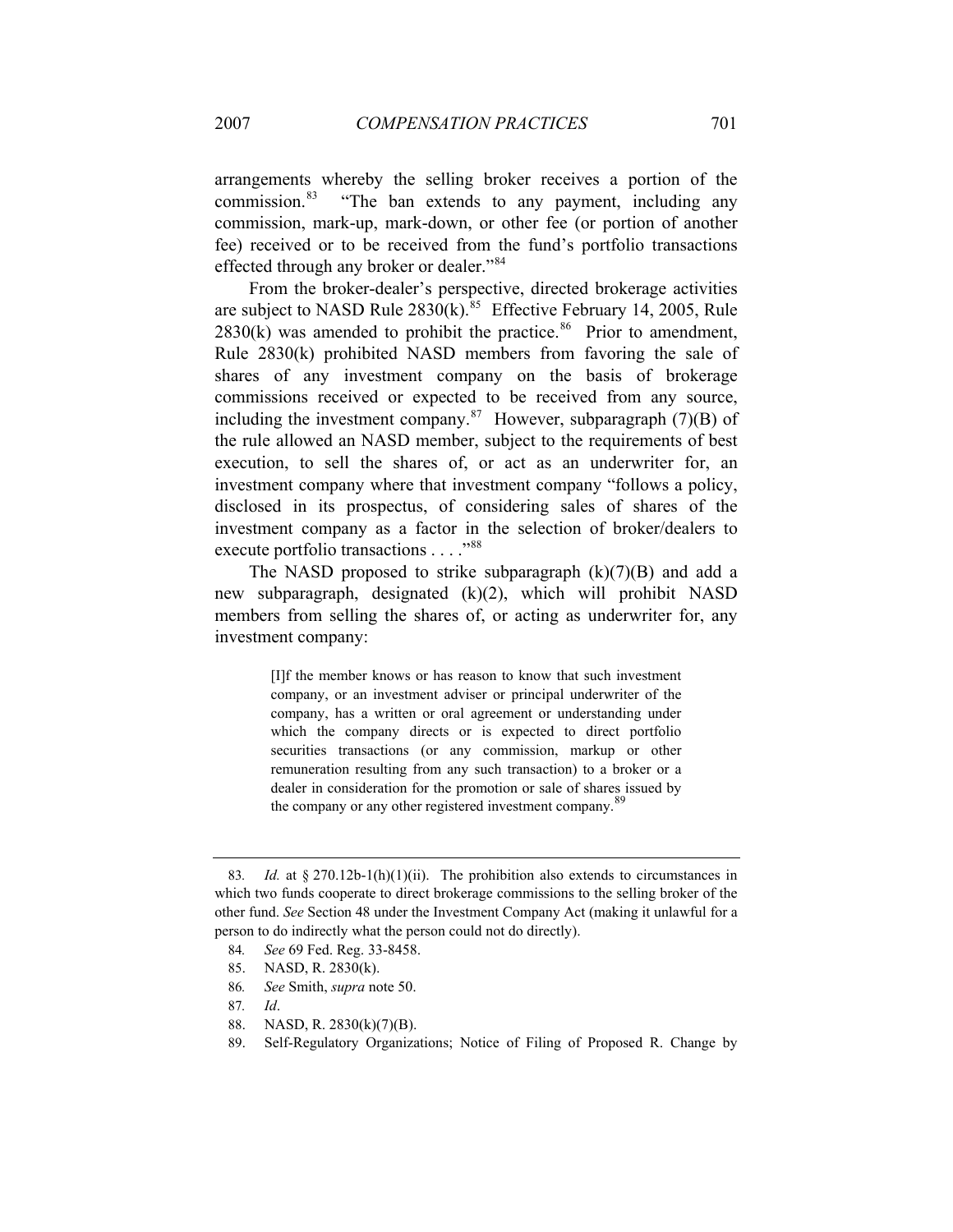The NASD noted in its description of the proposed rule change that proposed new subparagraph  $(k)(2)$  "would add an objective proscription, in that the broker-dealer's intent to favor or disfavor a particular fund would not be relevant to that prohibition."<sup>[90](#page-18-0)</sup> In approving the amendment in December of 2004, the SEC noted that "[o]ne important purpose of Rule 2830(k) is to help eliminate conflicts of interest in the sale of investment company securities, and the proposed rule change will improve NASD's ability to achieve this objective." <sup>[91](#page-18-1)</sup>

The SEC, NASD, and certain states have actively brought enforcement proceedings against firms engaged in directed brokerage activities. In 2005, the NASD set records for the number of new enforcement actions brought and the amount of fines collected for violation of the directed brokerage rules.<sup>[92](#page-18-2)</sup> That year, the NASD settled twenty-seven cases against retail firms for providing preferential treatment to select mutual funds in exchange for brokerage business, in violation of its Anti-Reciprocal Rule. In total, the firms paid nearly \$55 million in fines.  $93$ 

# *4. Soft Dollar Practices*

As discussed in Part II.B. below, Section 28(e) of the 1934 Act provides a "safe harbor" allowing fund managers to use client funds to purchase "brokerage and research services" for their managed accounts under certain circumstances. On July 18, 2006, the SEC published final interpretive guidance ("The Release") regarding the use of "soft dollars."<sup>[94](#page-18-4)</sup> The Release clarifies the circumstances under which fund managers may use client commissions to pay for brokerage and research

<span id="page-18-0"></span>Nat'l Ass'n of Securities Dealers, Inc. Relating to Investment Company Portfolio Transactions, 69 Fed. Reg. 64609 (proposed Sept. 17, 2004).

<sup>90</sup>*. Id.* at 64611 n.5.

<sup>91</sup>*. Id.* at 64611.

<span id="page-18-2"></span><span id="page-18-1"></span><sup>92.</sup> News Release, NASD, *NASD: 2005 in Review* (Dec. 27, 2005), a*vailable at*  http://www.nasd.com/PressRoom/NewsReleases/2005NewsReleases/NASDW\_015794. 93*. Id.*

<span id="page-18-4"></span><span id="page-18-3"></span><sup>94.</sup> Guidance Regarding Client Commission Practices Under Section 28(e) of the Securities Exchange Act of 1934, 17 C.F.R. § 241 (2006), Exchange Act Release No. 34-54165, File No. S7-13-06 (July 24, 2006), *available at* http://www.sec.gov/ R.s/interp/2006/34-54165.pdf. The Release affirms most of the positions taken by the Commission in the proposed release issued in October 2005 (the Proposed Release) and is intended to replace Sections II and III of the Commission's 1986 interpretive release (the 1986 Release) but is not intended to replace any other section of the 1986 Release.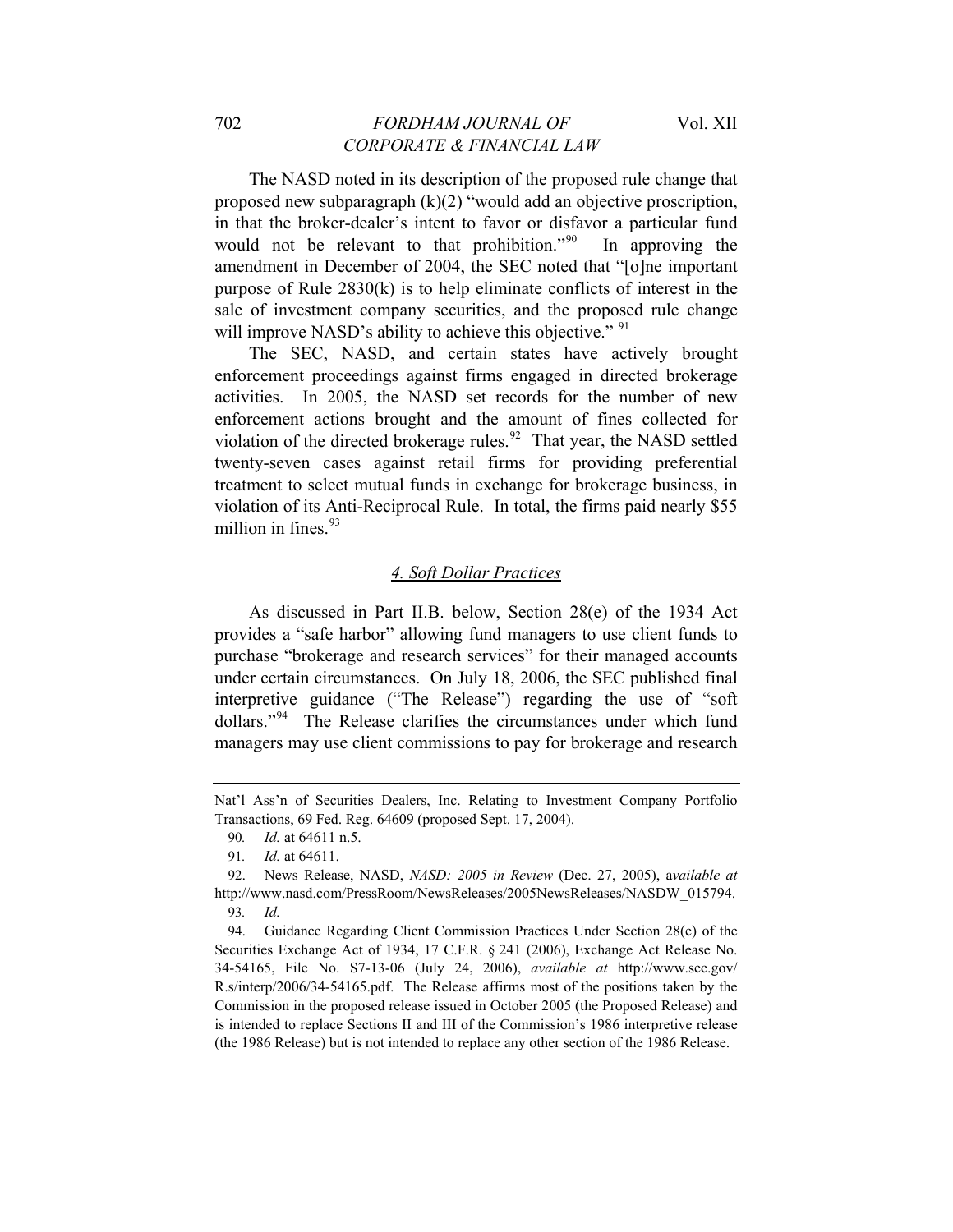services under the soft dollars safe harbor and specifically addresses four issues: (1) when do "brokerage or research services" fall within the safe harbor, (2) what constitutes "eligible research," (3) what constitutes "eligible brokerage services" and (4) what is the appropriate treatment for "mixed-use" items.<sup>[95](#page-19-0)</sup> The Release sets forth a three-part test to determine whether brokerage and research services fall within the safe harbor. They must: (1) acquire "eligible" research products and brokerage services, (2) use those products and services lawfully and appropriately and (3) make a good-faith determination that the commissions they are paying are reasonable in light of the value of the products and services they are receiving.<sup>[96](#page-19-1)</sup>

Significantly, the Release denotes a departure with respect to equipment, such as computer hardware, now considered outside the safe harbor, even if used in connection with research. $97$  It also definitively excludes "mass-marketed publications" from safe harbor eligibility.<sup>[98](#page-19-3)</sup> Additionally, the SEC has articulated an interpretative standard under which products and services not clearly constituting research are eligible for the safe harbor if they "reflect the expression of reasoning or knowledge relating to" the components of the definition of research in Section  $28(e)(3)$ .<sup>[99](#page-19-4)</sup>

# IV. CODES OF ETHICS AND OTHER STANDARDS GOVERNING SELLERS OF MUTUAL FUNDS

In addition to being governed by SEC and NASD regulations, many financial advisers, whether broker-dealers, financial planners, insurance agents, or bank representatives, are members of professional organizations and subscribe to a particular code of ethics. Typically, these codes have disclosure and conflict of interest provisions, many of which are relevant to the retail sale of mutual funds. Financial advisers, thus, are subject to scrutiny from several quarters. It is hoped that if dubious practices are employed by any type of financial adviser, and reported, at least one of the institutions having oversight will recognize the inappropriate nature of the practice and take action to stop it. Given the recent mutual fund scandals and number of prosecutions for

<span id="page-19-0"></span><sup>95</sup>*. Id.* at 21.

<span id="page-19-1"></span><sup>96</sup>*. Id.* at 26.

<sup>97</sup>*. Id.* at 6.

<span id="page-19-2"></span><sup>98</sup>*. Id.*

<span id="page-19-4"></span><span id="page-19-3"></span><sup>99</sup>*. Id.*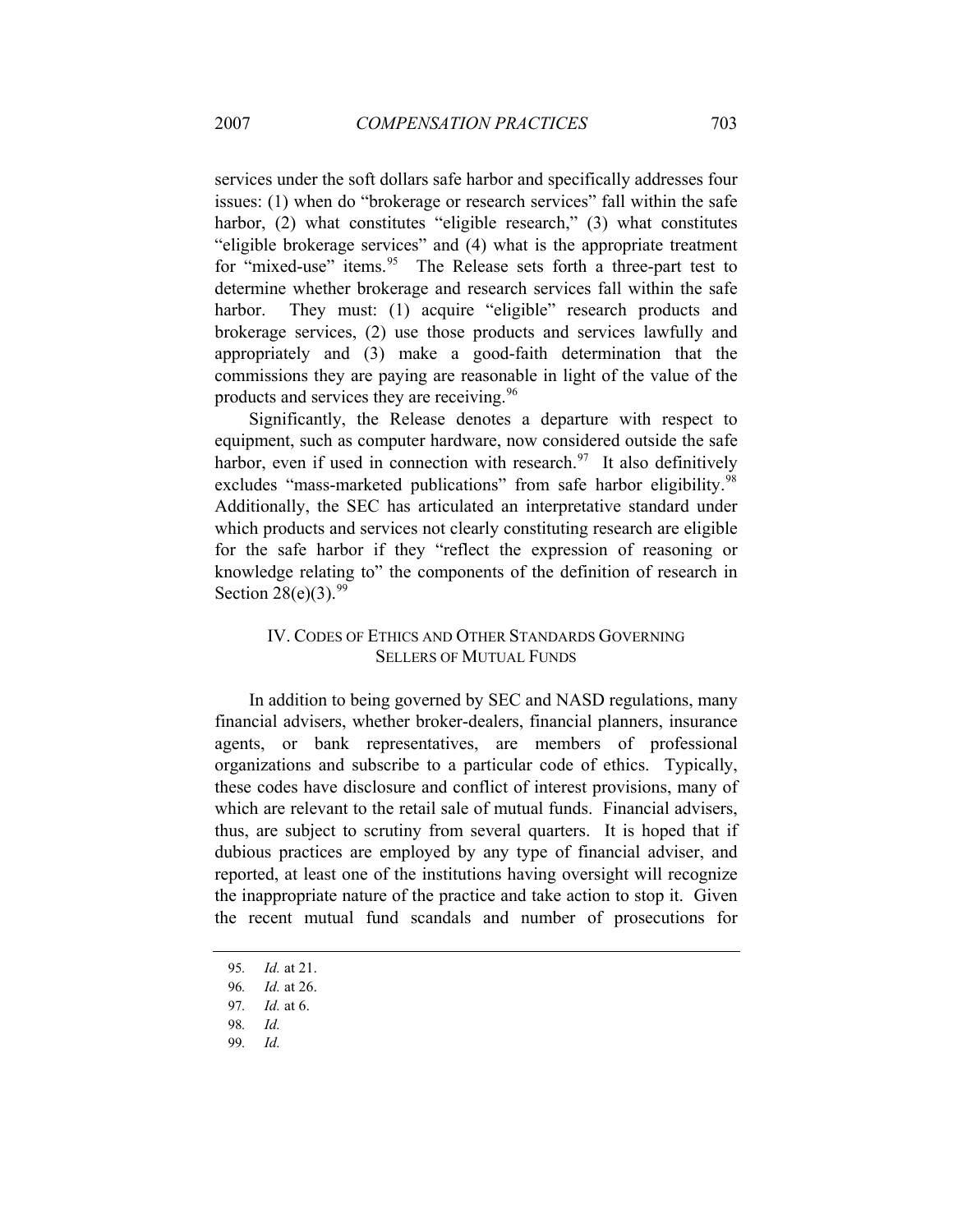violations of mutual fund rules, the effectiveness of self-policing by these institutions has been called into question of late. $100$ 

#### *A. Certified Financial Planners*

Certified Financial Planners ("CFPs") operate under the *Code of Ethics and Professional Responsibility and Financial Planning Practice Standards* adopted by Certified Financial Planner Board of Standards, Inc. (the "CFP Board"). According to the CFP Board, all persons whom it has recognized and certified to use the CFP designation are obligated "not only to comply with the mandates and requirements of all applicable laws and regulations but also to take responsibility to act in an ethical and professionally responsible manner in all professional services and activities."<sup>[101](#page-20-1)</sup>

The CFP Code of Ethics consists of two parts: Part I consists of the Principles and Part II the Rules.<sup>[102](#page-20-2)</sup> The Principles are "statements" expressing in general terms the ethical and professional ideals that CFP Board designees are expected to display in their professional activities." $103$  The seven articulated principles are: (1) Integrity, (2) Objectivity, (3) Competence, (4) Fairness, (5) Confidentiality, (6) Professionalism, and  $(7)$  Diligence.<sup>[104](#page-20-4)</sup> The CFP Board describes the Principles as "aspirational in character," but "intended to provide a source of guidance" for CFPs, and comments follow each Principle and further explain the meaning of the Principle.<sup>[105](#page-20-5)</sup> The Principles are

<span id="page-20-0"></span><sup>100.</sup> Beginning in 2003, many of the biggest fund companies, including Janus Capital Group Inc. and Invesco Funds Group Inc., were charged by regulators with allowing some investors to make unorthodox trades that hurt the funds' long-term shareholders. At the same time, Wall Street firms were charged with withholding commission discounts from mutual-fund investors who had been eligible for the discounts. *See* Eleanor Laise, *How to Check Up on Your Mutual Fund—New Web Tools Help Investors Take Advantage of Flood of Data Now Required by Regulators*, WALL ST. J., Dec. 14, 2005, at D1 (discussing the ability of consumers to monitor mutual fund institutions).

<span id="page-20-1"></span><sup>101.</sup> Certified Fin. Planner Bd. of Standards, *Code of Ethics and Professional Responsibility*, *available at* http://www.cfp.net/learn/ethics.asp (last visited Mar. 23, 2007).

<sup>102</sup>*. Id.*

<sup>103</sup>*. Id.*

<span id="page-20-4"></span><span id="page-20-3"></span><span id="page-20-2"></span><sup>104.</sup> Certified Fin. Planner Bd. of Standards, *Code of Ethics and Professional Responsibility: Principles*, *available at* http://www.cfp.net/learn/ethicsPrinc.s.asp (last visited Mar. 23, 2007).

<span id="page-20-5"></span><sup>105</sup>*. See Code of Ethics and Professional Responsibility, supra* note 101.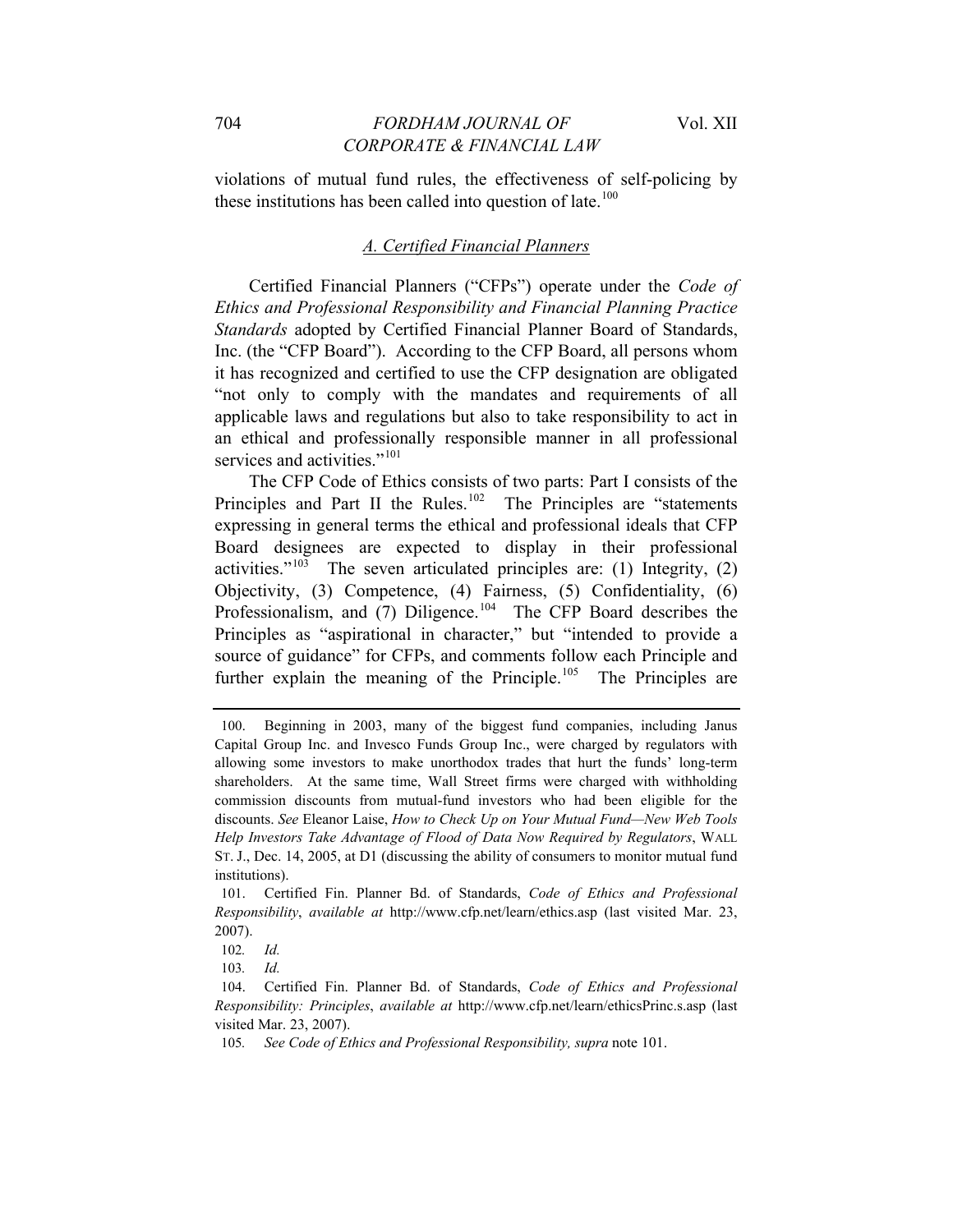accompanied by rules that "describe the standards of ethical and professionally responsible conduct expected of [CFPs] in particular situations<sup>",[106](#page-21-0)</sup>

For example, Principle 1—"Integrity"—states: "*A CFP Board*  designee shall offer and provide professional services with integrity."<sup>[107](#page-21-1)</sup> The comments to the principle maintain, inter alia, that "[i]ntegrity demands honesty and candor which must not be subordinated to personal gain and advantage."[108](#page-21-2) Coordinating Rule 102 requires that, "[i]n the course of professional activities, a CFP Board designee shall not engage in conduct involving dishonesty, fraud, deceit or misrepresentation, or knowingly make a false or misleading statement to a client, employer, employee, professional colleague, governmental or other regulatory body or official, or any other person or entity."[109](#page-21-3)

Principle 4—"Fairness"—and the accompanying Rules are especially relevant to the retail sale of mutual funds and the potential conflicts of interest herein addressed. It requires that CFPs perform their professional services "in a manner that is fair and reasonable to clients, principals, partners and employers, and shall disclose conflict(s) of interest in providing such services."  $110$  The comments state:

> Fairness requires impartiality, intellectual honesty and disclosure of conflict(s) of interest. It involves a subordination of one's own feelings, prejudices and desires so as to achieve a proper balance of conflicting interests. Fairness is treating others in the same fashion that you would want to be treated and is an essential trait of any professional.<sup>[111](#page-21-5)</sup>

Rule 402 requires a CFP in a "financial planning engagement [to make] timely written disclosure of all material information relative to the professional relationship." <sup>[112](#page-21-6)</sup> Further, "in all circumstances and prior to the engagement," the CFP must disclose in writing conflict(s) of

<span id="page-21-0"></span><sup>106</sup>*. Id.*

<sup>107</sup>*. Supra* note 104.

<sup>108</sup>*. Id.*

<span id="page-21-3"></span><span id="page-21-2"></span><span id="page-21-1"></span><sup>109.</sup> Certified Fin. Planner Bd. of Standards, *Code of Ethics and Responsibility: Rules*, http://www.cfp.net/learn/ethicsR.s.asp (visited last Mar. 23, 2007).

<span id="page-21-5"></span><span id="page-21-4"></span><sup>110</sup>*. See Code of Ethics and Professional Responsibility: Principles*, *supra* note 104, at 4.

<sup>111</sup>*. Id.*

<span id="page-21-6"></span><sup>112</sup>*. Code of Ethics and Responsibility: Rules, supra* note 109, at R. 402.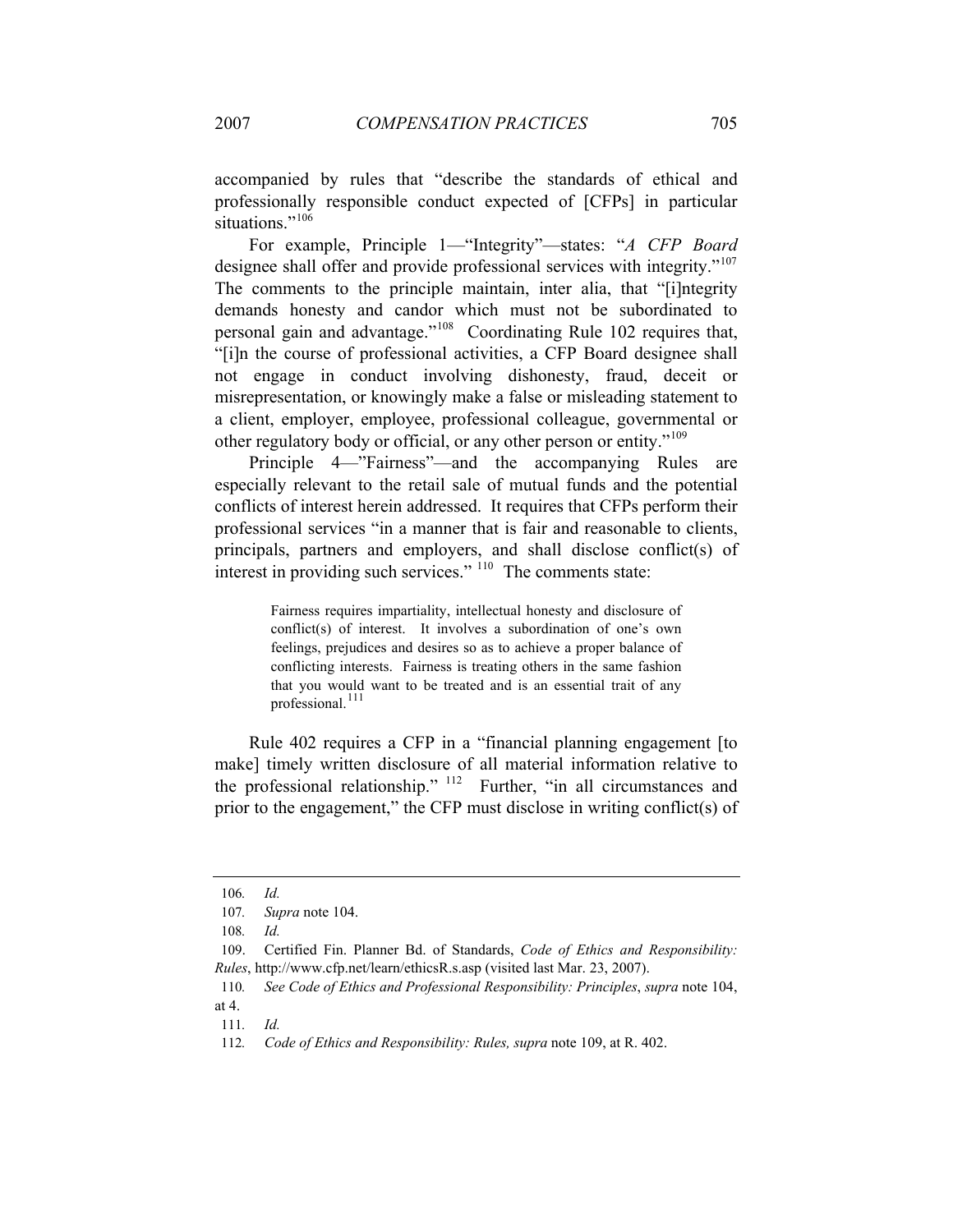interest and sources of compensation.<sup>[113](#page-22-0)</sup> The CFP must also "inform the client or prospective client of his/her right to ask at any time for information about the compensation of the [CFP]."<sup>[114](#page-22-1)</sup>

There exists a safe harbor provision for CFPs who provide clients or prospective clients with certain written disclosures using SEC Form ADV or similar disclosure documents. The form must include:

- A statement that in reasonable detail discloses (as applicable) conflict(s) of interest and source(s) of, and any contingencies or other aspects material to, the CFP Board designee's compensation;
- A statement describing material agency or employment relationships a CFP Board designee (or firm) has with third parties and the nature of compensation resulting from such relationships; and
- A statement informing the client or prospective client of his/her right to ask at any time for information about the compensation of the CFP Board designee.<sup>[115](#page-22-2)</sup>

Rule 403 of the CFP Code of Ethics states that "[u]pon request by a client or prospective client, the [CFP] in a financial planning engagement shall communicate in reasonable detail the requested compensation information related to the financial planning engagement, including compensation derived from implementation."<sup>[116](#page-22-3)</sup> Rule 404 mandates that disclosures required under Rule 402 shall be offered at least annually for current clients, and provided if requested.<sup>[117](#page-22-4)</sup>

Principle 6 – "Professionalism" – bears upon the matter of selfpolicing. It states that "[a CFP's] conduct in all matters shall reflect credit upon the profession."[118](#page-22-5) Generally, Rule 603 requires the CFP who has "non-confidential knowledge" (defined as "no substantial doubt") that another CFP Board designee has committed a violation of the CFP Code of Ethics "which raises substantial questions as to the designee's honesty, trustworthiness or fitness" to promptly inform the CFP Board.[119](#page-22-6) Rule 604 requires the CFP with non-confidential

<sup>113</sup>*. Id.*

<span id="page-22-2"></span><span id="page-22-1"></span><span id="page-22-0"></span><sup>114</sup>*. Id.*

<sup>115</sup>*. Id*.

<sup>116</sup>*. Id*. at R. 403.

<sup>117</sup>*. Code of Ethics and Responsibility: Rules*, *supra* note 109, at R. 404.

<span id="page-22-6"></span><span id="page-22-5"></span><span id="page-22-4"></span><span id="page-22-3"></span><sup>118</sup>*. Code of Ethics and Professional Responsibility: Principles*, *supra* note 104, at Princ. 6.

<sup>119</sup>*. Code of Ethics and Responsibility: Rules*, *supra* note 109, R. 603.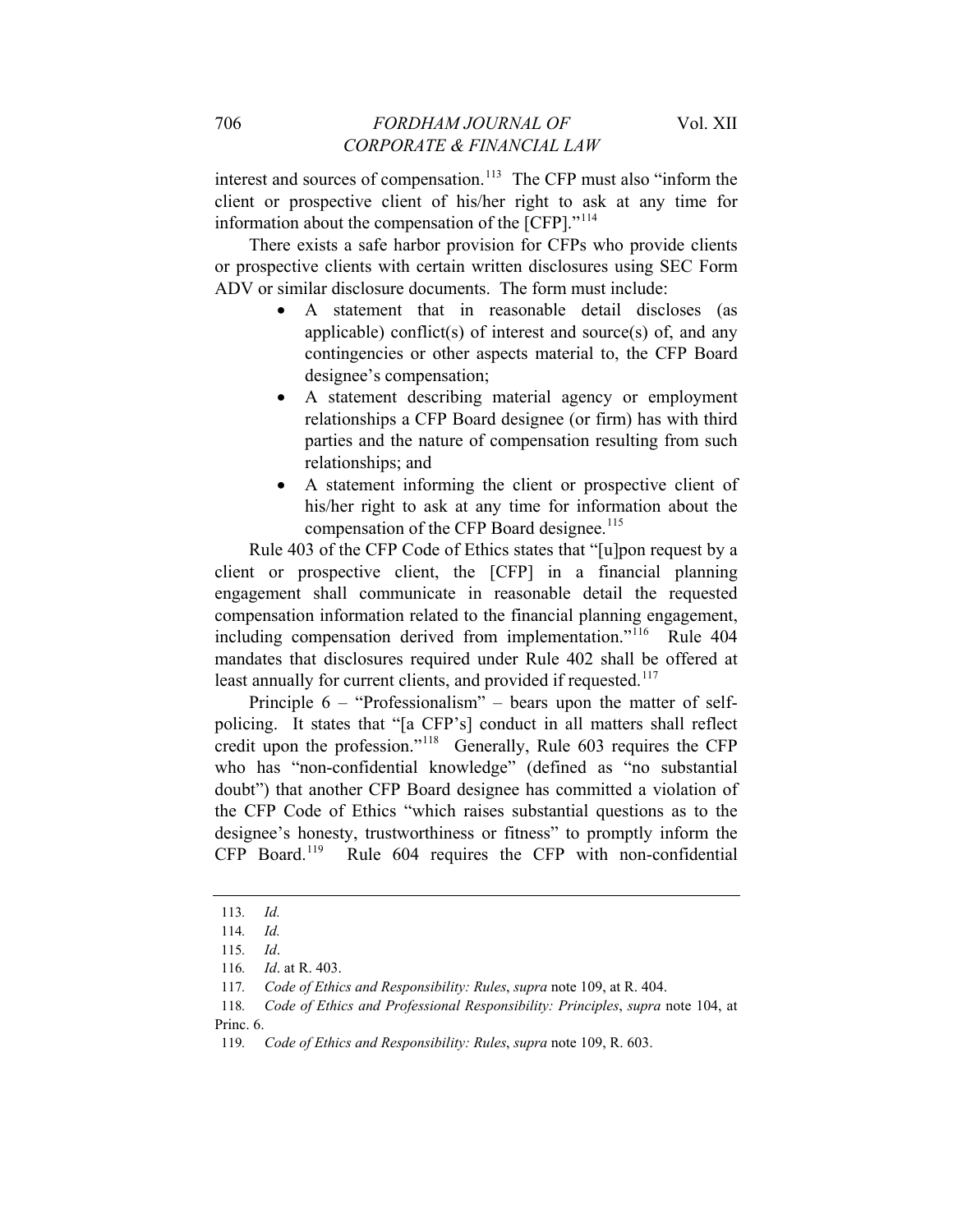knowledge which raises a substantial question of unprofessional, fraudulent or illegal conduct by another CFP or other financial professional to "promptly inform the appropriate regulatory and/or professional disciplinary body."[120](#page-23-0) Rule 605 requires the CFP who has reason to suspect illegal conduct within his or her organization to "make timely disclosure of the available evidence" to his or her "immediate supervisor and/or partners or co-owners."<sup>[121](#page-23-1)</sup> Further, "if the  $[CFP]$  is convinced that illegal conduct exists within [his own] organization, and that appropriate measures are not taken to remedy the situation, the [CFP] shall, where appropriate, alert the appropriate regulatory authorities . . . in a timely manner."<sup>[122](#page-23-2)</sup>

The CFP Code has formal disciplinary procedures in place and several possible forms of discipline defined. The disciplinary procedures were designed to ensure a fair and reasonable process. The steps in that process are:

- (1) Receipt of a written request for investigation.
- (2) Investigation of the complaint by CFP Board Staff Counsel.
- (3) Determination of probable cause by CFP Board Staff Counsel.
- (4) Formation of a hearing panel to review all evidence from both sides.
- (5) Submission of hearing panel findings to the Board of Professional Review, which renders a decision.
- (6) The aggrieved may petition the decision to the Board of Appeals. $123$

The possible forms of discipline are: a private written censure, a public letter of admonition, suspension for up to five years, and permanent revocation of the CFP designation.<sup>[124](#page-23-4)</sup> Notably, the CFP Board recently proposed significant changes to its Code of Ethics and Professional Responsibility and Financial Planning Practice Standards, including:

> Elimination of the written notice informing clients of their right to ask at any time for information about the CFP's sources of compensation, and an annual offer of disclosure

<sup>120</sup>*. Id.* at R. 604.

<span id="page-23-0"></span><sup>121</sup>*. Id.* at R. 605.

<sup>122</sup>*. Id.*

<span id="page-23-4"></span><span id="page-23-3"></span><span id="page-23-2"></span><span id="page-23-1"></span><sup>123.</sup> Certified Fin. Planner Bd. of Standards, *Disciplinary Procedures: Disciplinary Process and Procedures*, *available at* http://www.cfp.net/learn/procedures.asp (last visited Mar. 23, 2007).

<sup>124</sup>*. Id.* at Forms of Discipline.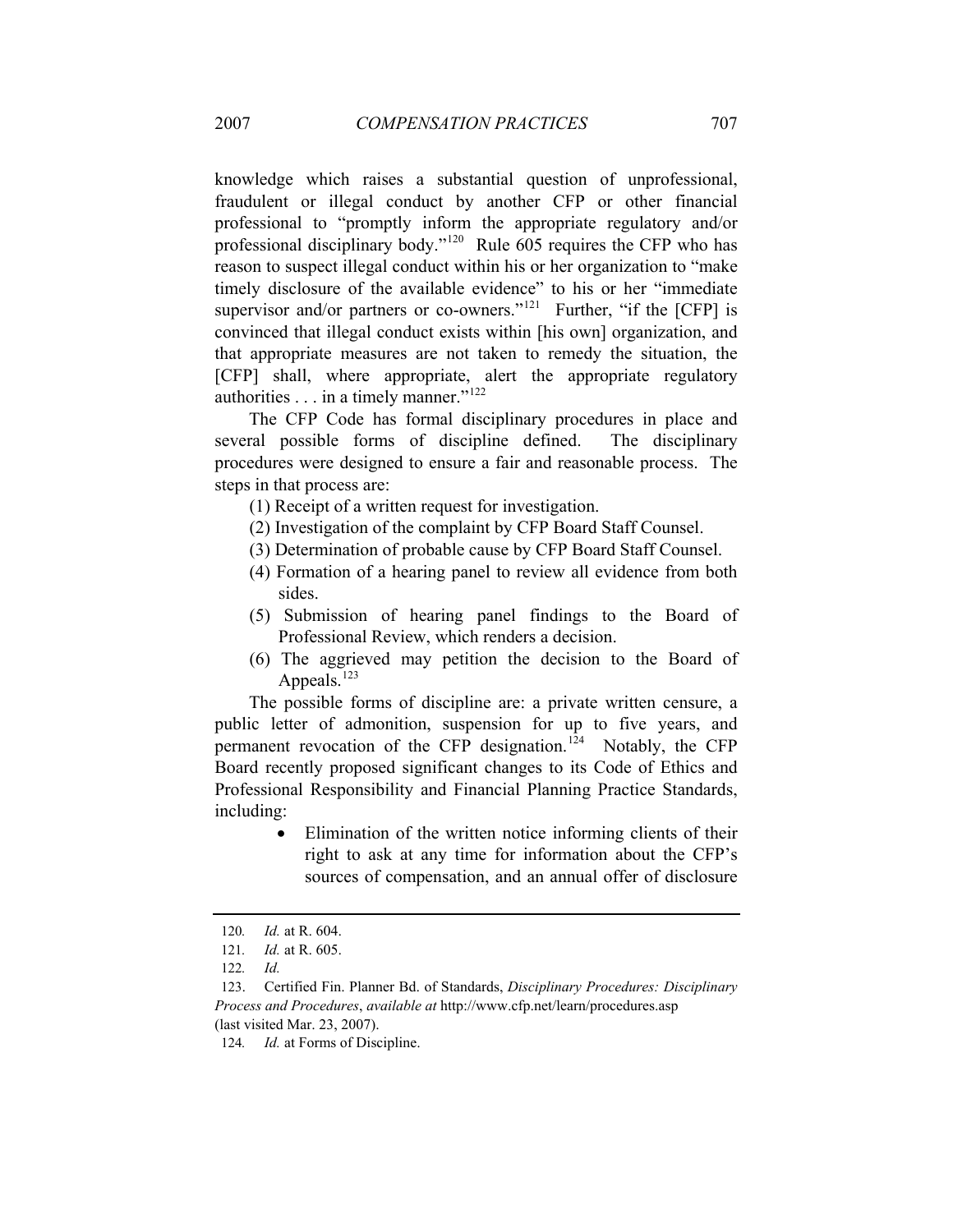of important information about the CFP;

- Elimination of a current requirement that CFPs report infractions of the *Code of Ethics* by other CFPs; and
- Creation of a new fiduciary standard for all certificants, but allowing use of a lower standard if set forth in the client agreement.<sup>[125](#page-24-0)</sup>

The comment period ended September 25, 2006.<sup>[126](#page-24-1)</sup>

#### *B. Financial Planning Association*

The Financial Planning Association (FPA) was created by the union of the International Association for Financial Planning (IAFP) and the Institute of Certified Financial Planners (ICFP).<sup>[127](#page-24-2)</sup> The FPA's "individual members include financial planners, accountants, attorneys, bankers, charitable giving specialists, insurance agents, stockbrokers, money managers, investment consultants, broker-dealer and corporate executives, and others."<sup>[128](#page-24-3)</sup> The FPA has nearly 30,000 financial planners, allied professionals and organizations that advance the financial planning process.<sup>[129](#page-24-4)</sup> Members of the FPA are mandated to adhere to the FPA Code of Ethics.<sup>[130](#page-24-5)</sup> The "FPA's Ethics Committee is charged by its Board of Directors with reviewing alleged violations of the FPA Code of Ethics and advising staff on ways to enhance awareness by FPA members of their obligations under the Code."<sup>[131](#page-24-6)</sup>

<span id="page-24-0"></span><sup>125</sup>*. See generally* Certified Fin. Planner Bd. of Standards, *Exposure Draft*, *available at* http://www.cfp.net/Downloads/Attachment\_A.pdf (last visited Mar. 27, 2007); *see generally* Certified Fin. Planner Bd. of Standards, *Exposure Draft Overview*, *available at* http://www.cfp.net/Downloads/Overview.pdf (last visited Mar. 27, 2007). For Financial Planning Association member comments regarding the CFP proposed changes *see* Financial Planning Association website *at* http://www.fpanet.org/member/ ethicsresponse.cfm (last visited Mar. 27, 2007).

<span id="page-24-1"></span><sup>126.</sup> Certified Fin. Planner Bd. of Standards, *Exposure Draft of Proposed Revisions to CFP Board's Ethical Standards: Comment Period Ends Sept. 25, 2006*, CFP Bd. News (Sept. 7, 2006) *available at* http://www.cfp.net/certificants/boardreport\_ 9\_2006.asp.

<span id="page-24-2"></span><sup>127.</sup> Fin. Planning Ass'n, *FPA Overview*, *available at* http://www.fpanet.org/global/ about/overview.cfm (last visited Mar. 23, 2007).

<span id="page-24-3"></span><sup>128.</sup> Fin. Planning Ass'n, *About FPA*, *available at* http://www.fpanet.org/ member/about/index.cfm (last visited Mar. 23, 2007).

<span id="page-24-5"></span><span id="page-24-4"></span><sup>129.</sup> Fin. Planning Ass'n, *Institutional Membership, available at* http://www.fpanet. org/member/membership/corporate/instindex.cfm (last visited Mar. 23, 2007).

<span id="page-24-6"></span><sup>130</sup>*. Supra* note 128.

<sup>131</sup>*. See* Fin. Planning Ass'n, Code of Ethics, http://www.fpanet.org/member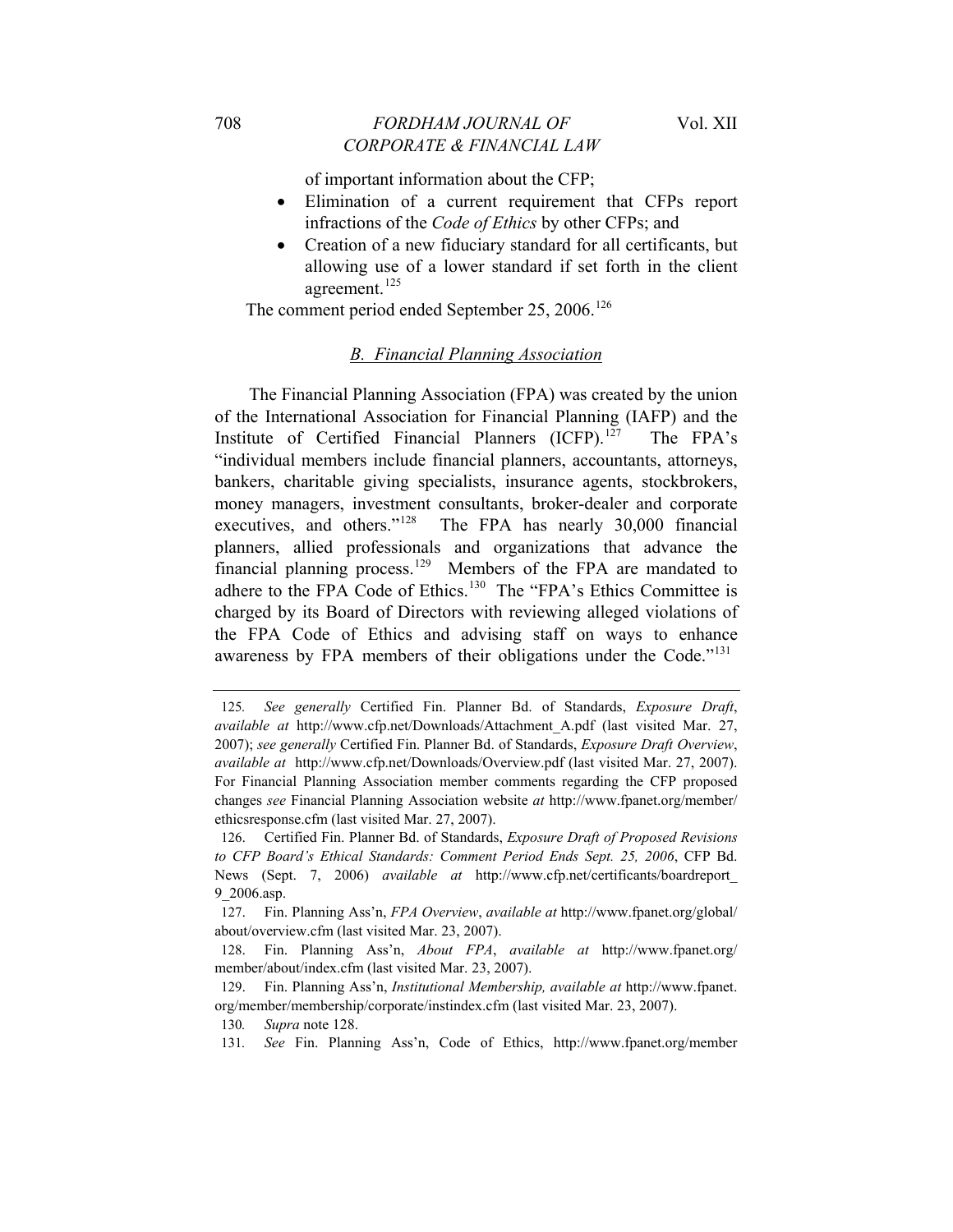According to the FPA, its guidelines capture the essence of the Certified Financial Planners Board of Standards Code, addressed above, but make the FPA Code applicable to all FPA members whether or not they are also CFPs.[132](#page-25-0) It employs the same seven principles, but does not include the associated rules that the CFP Code puts forth.<sup>[133](#page-25-1)</sup>

# *C. Chartered Financial Analyst Institute*[134](#page-25-2)

The Chartered Financial Analyst Institute (the "CFA Institute") includes 89,981 individual voting members in 130 countries.<sup>[135](#page-25-3)</sup> Individual members either hold the Chartered Financial Analyst (the "CFA") designation or are active in the investment business.<sup>[136](#page-25-4)</sup> All members must abide by the CFA Institute's Code of Ethics and Standards of Professional Conduct.<sup>[137](#page-25-5)</sup> The latest Code of Ethics and Standards of Professional Conduct became effective January 1, 2006.<sup>[138](#page-25-6)</sup> Violations may result in disciplinary sanctions by the CFA Institute:<sup>[139](#page-25-7)</sup>

> All alleged violations of the code and standards are investigated by the designated officer (a regular member of CFA Institute appointed by the CFA Institute Board of Governors). Upon completion of an investigation, if the designated officer determines a violation of the code and standards occurred, the designated officer recommends a disciplinary sanction. The [CFA] member ... may accept the designated officer's recommendation or proceed to a Hearing Panel $140$

Potential sanctions include revocation of membership and the right

137*. Id*.

<span id="page-25-6"></span><span id="page-25-5"></span>138. CFA Inst., *Code of Ethics and Standards of Professional Conduct*, http://www.cfainstitute.org/centre/ethics/code (last visited Mar. 23, 2007).

<span id="page-25-1"></span><span id="page-25-0"></span><sup>/</sup>about/Princ.s/ethics.cfm (last visited Mar. 23, 2007).

<sup>132</sup>*. Id.*

<sup>133</sup>*. Id.* at Princ. 1.

<sup>134.</sup> Formerly known as the Association for Investment Management and Research.

<span id="page-25-3"></span><span id="page-25-2"></span><sup>135.</sup> CFA Institute, *About Us,* http://www.cfainstitute.org/aboutus/index.html (last visited Mar. 23, 2007).

<span id="page-25-4"></span><sup>136.</sup> CFA Inst., *About Us: Membership*, http://www.cfainstitute.org/aboutus/ overview/index.html (last visited Mar. 23, 2007).

<span id="page-25-7"></span><sup>139.</sup> CFA Inst., CODE OF ETHICS AND STANDARDS OF PROFESSIONAL CONDUCT: PREAMBLE, http://www.cfainstitute.org/centre/ethics/code/pdf/english\_code.pdf (last visited Mar. 23, 2007).

<span id="page-25-8"></span><sup>140.</sup> CFA Inst., *Disciplinary Procedures: Procedure*, http://cfainstitute.org/aboutus/ conduct/complaint/discipline.html (last visited Mar. 23, 2007).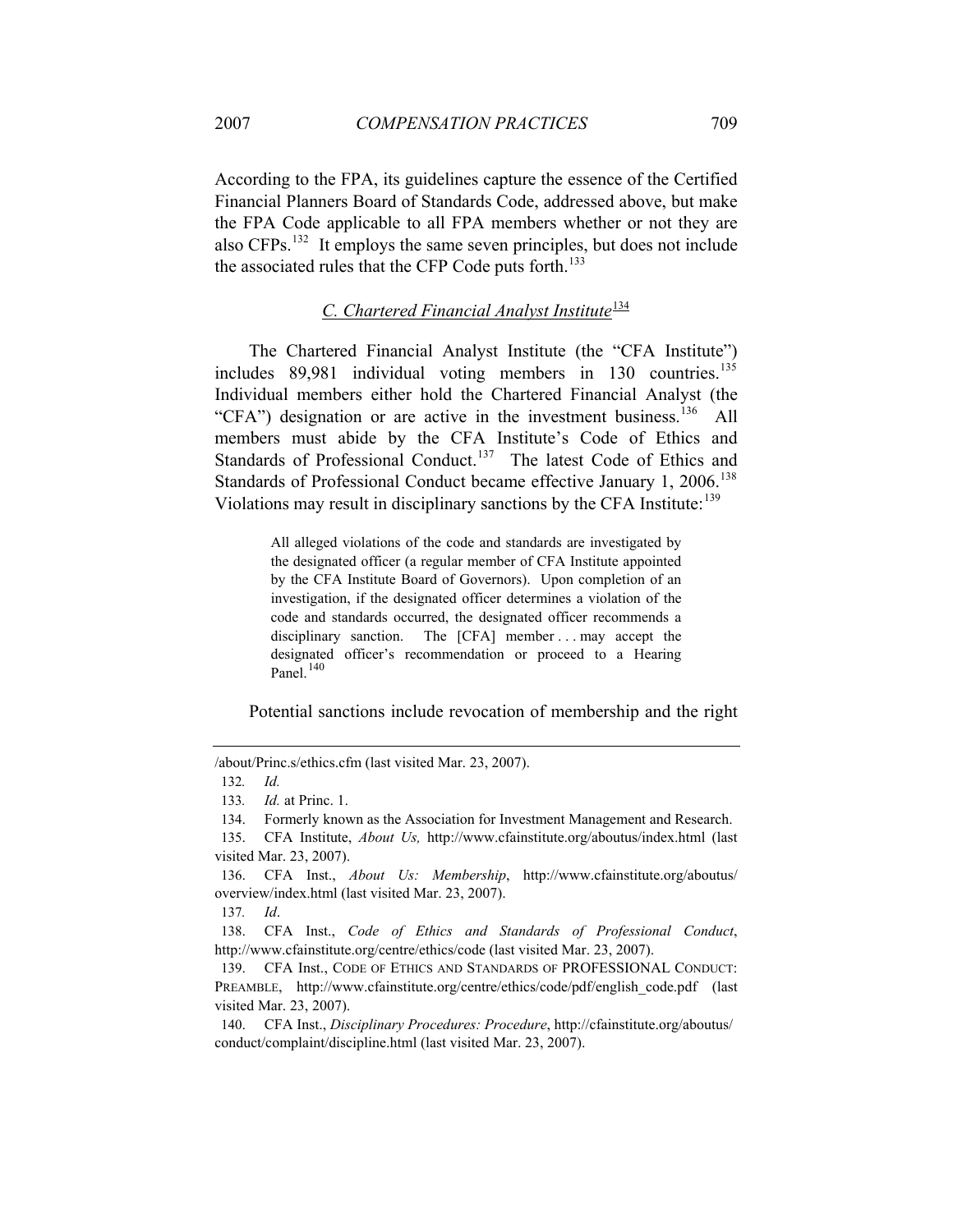to use the CFA designation.<sup>[141](#page-26-0)</sup>

- The CFA Institute Code of Ethics requires members to:
	- Act with integrity, competence, diligence, respect, and in an ethical manner with the public, clients, prospective clients, employers, employees, colleagues in the investment profession, and other participants in the global capital  $m$ arkets<sup>[142](#page-26-1)</sup>
	- Place the integrity of the investment profession and the interests of clients above their own personal interests.<sup>[143](#page-26-2)</sup>
	- Use reasonable care and exercise independent professional judgment when conducting investment analysis, making investment recommendations, taking investment actions, and engaging in other professional activities.<sup>[144](#page-26-3)</sup>
	- Practice and encourage others to practice in a professional and ethical manner that will reflect credit on themselves and the profession. $145$
	- Promote the integrity of, and uphold the rules governing, capital markets.<sup>[146](#page-26-5)</sup>
	- Maintain and improve their professional competence and strive to maintain and improve the competence of other investment professionals.<sup>[147](#page-26-6)</sup>

There are seven sections of the CFA Institute Standards of Professional Conduct: I. Professionalism; II. Integrity of Capital Markets; III. Duties to Clients; IV. Duties to Employers; V. Investment Analysis, Recommendations, and Action; VI. Conflicts of Interest; and VII. Responsibilities as a CFA Institute Member or CFA Candidate.<sup>[148](#page-26-7)</sup> As its name suggests, Section VI is particularly applicable to the retail sale of mutual funds and the conflicts of interest addressed in this paper, especially subsections A and C:

<sup>141</sup>*. Id.*

<span id="page-26-1"></span><span id="page-26-0"></span><sup>142.</sup> CFA Inst., CODE OF ETHICS AND STANDARDS OF PROFESSIONAL CONDUCT: THE CODE OF ETHICS, *available at*

<span id="page-26-2"></span>http://www.cfainstitute.org/centre/ethics/code/pdf/english\_code.pdf (last visited Mar. 23, 2007).

<span id="page-26-3"></span><sup>143</sup>*. Id.*

<span id="page-26-4"></span><sup>144</sup>*. Id.*

<sup>145</sup>*. Id.*

<span id="page-26-5"></span><sup>146</sup>*. Id.*

<span id="page-26-7"></span><span id="page-26-6"></span><sup>147</sup>*. Id.*

<sup>148</sup>*. Supra* note 142.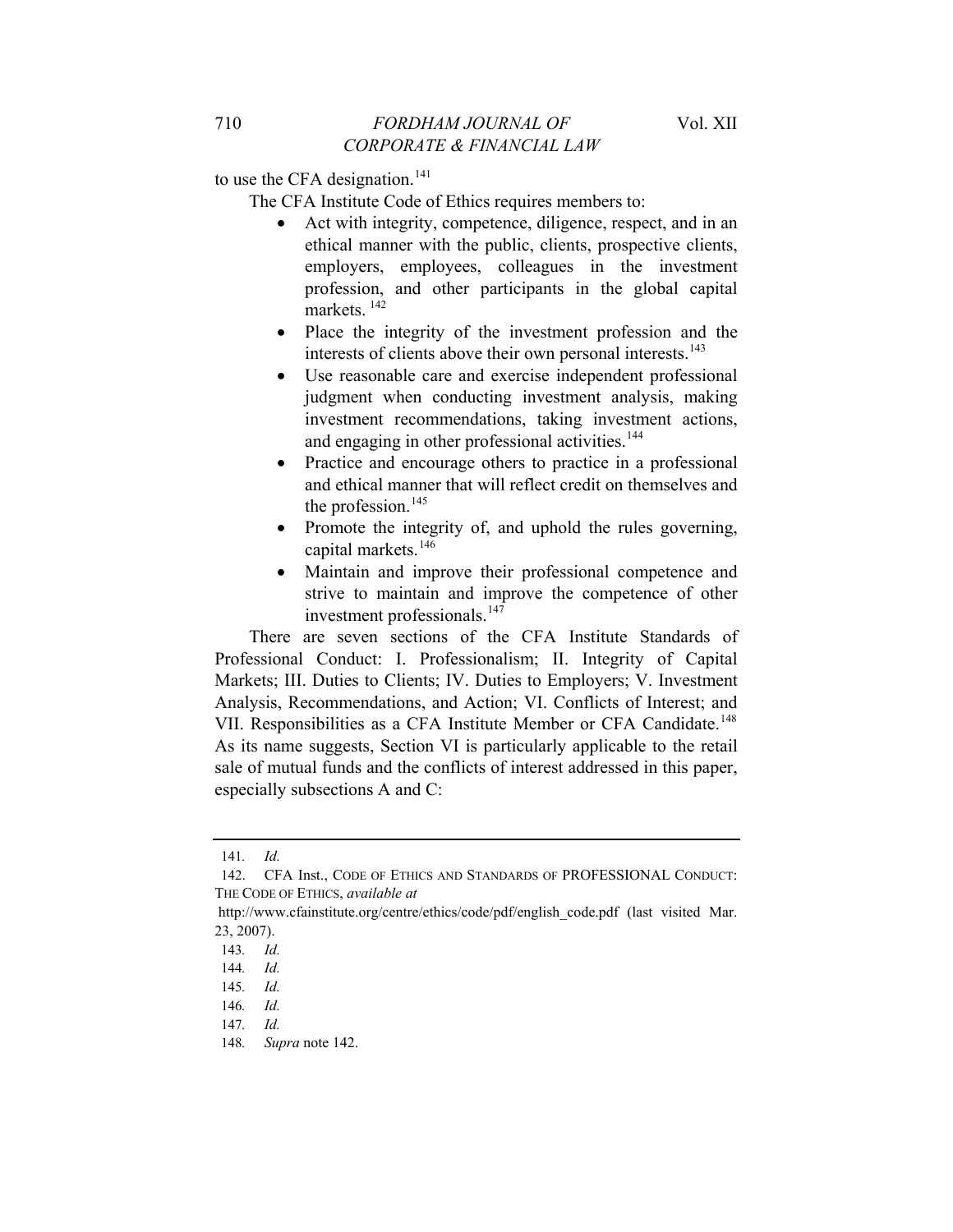A. Disclosure of Conflicts. Members and Candidates must make full and fair disclosure of all matters that could reasonably be expected to impair their independence and objectivity or interfere with respective duties to their clients, prospective clients, and employers. Members and Candidates must ensure that such disclosures are prominent, are delivered in plain language, and communicate the relevant information effectively.<sup>[149](#page-27-0)</sup>

. . . .

C. Referral Fees. Members and Candidates must disclose to their employer, clients, and prospective clients, as appropriate, any compensation, consideration, or benefit received from, or paid to, others for the recommendation of products or services.<sup>1</sup>

### *D. American Institute of Certified Public Accountants*

Certified Public Accountants (CPAs) are bound by the *Code of Professional Conduct of the American Institute of Certified Public Accountants*. Like the CFP Code, the American Institute of Certified Public Accountants (AICPA) Code consists of two sections: (1) the Principles; and  $(2)$  the Rules.<sup>[151](#page-27-2)</sup> The Principles provide the framework for the Rules that govern the performance of professional services by members.<sup>[152](#page-27-3)</sup> "Compliance with the Code of Professional Conduct . . . depends primarily on members' understanding and voluntary actions, secondarily on reinforcement by peers and public opinion, and ultimately on disciplinary proceedings, when necessary, against members who fail to comply with the Rules."<sup>[153](#page-27-4)</sup> The Rule most relevant to compensation for mutual fund sales is 503(b) which requires a member in public practice who is not prohibited from receiving commissions and "who is paid or expects to be paid a commission, [to] disclose that fact to any person or entity to whom the member recommends or refers a product or service to which the commission

<sup>149</sup>*. Id.* at VI. Conflicts of Interest.

<sup>150</sup>*. Id.*

<span id="page-27-2"></span><span id="page-27-1"></span><span id="page-27-0"></span><sup>151.</sup> Am. Inst. of Certified Pub. Accountants, AICPA CODE OF PROFESSIONAL CONDUCT: COMPOSITION, APPLICABILITY, AND COMPLIANCE (2006), *available at*  http://www.aicpa.org/About/code/comp.htm.

<span id="page-27-3"></span><sup>152</sup>*. Id.*

<span id="page-27-4"></span><sup>153</sup>*. Id.*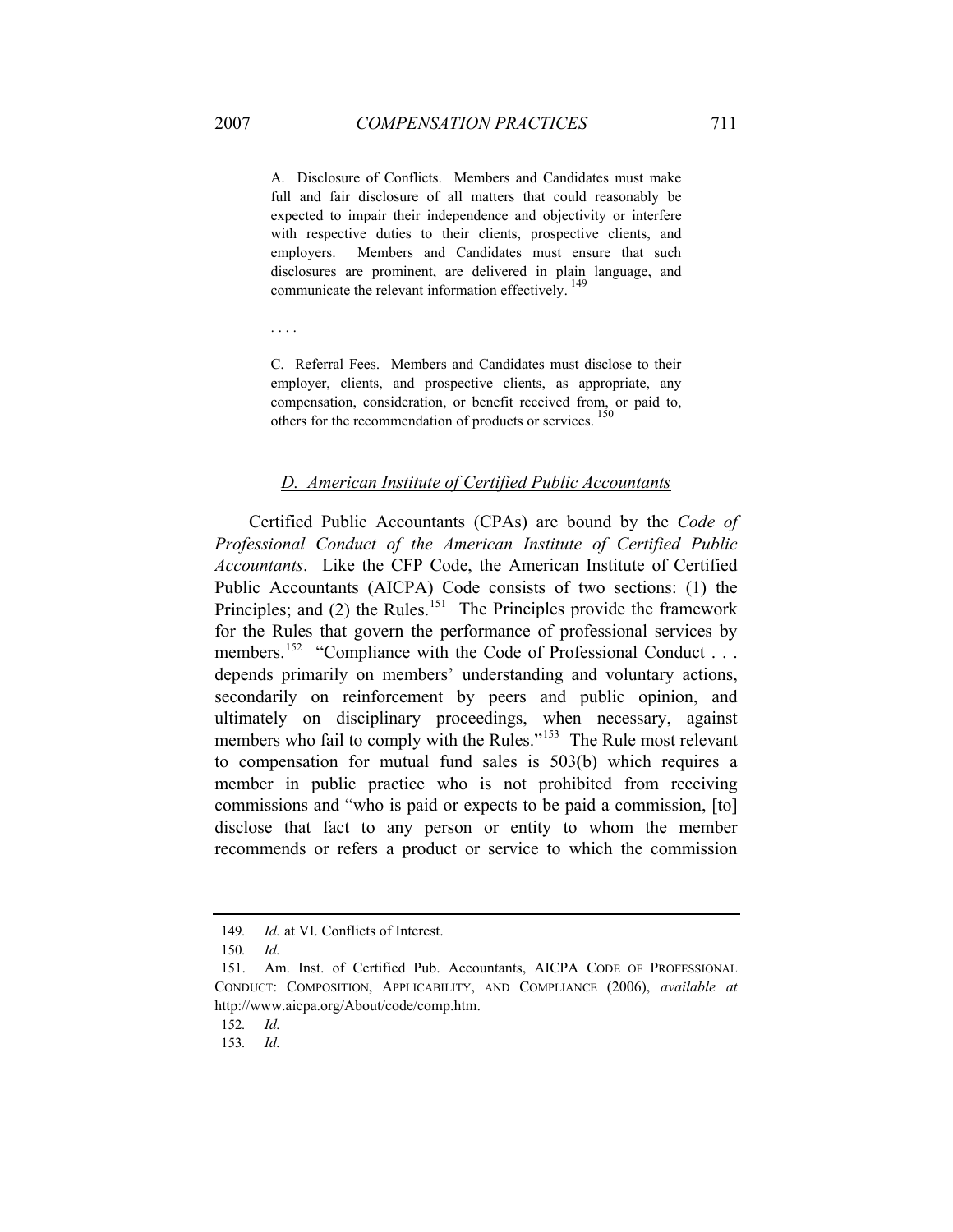relates."[154](#page-28-0) Other similar professional organizations include the Institute of Certified Bankers and the National Association of Insurance and Financial Advisors (LUTC, FSS, ChFC, and CLU designations).

#### V. RECOMMENDATIONS FOR CHANGE

The SEC, NASD, Congress, and the mutual fund industry are investigating ways to provide better and more standardized disclosure of mutual fund fees and expenses. Many experts argue that clearer disclosure of fund fees will not only help investors make better-informed decisions, but will improve price competitiveness within the industry.

In early 2004, the NASD formed the Mutual Fund Task Force to consider issues relating to distribution arrangements, portfolio transaction costs, and soft dollar payments. <sup>[155](#page-28-1)</sup> The Task Force was comprised of industry executives representing mutual fund management companies and broker-dealers, and representatives of the academic and legal communities.<sup>[156](#page-28-2)</sup> The Task Force concluded that,

> [m]any of the developments in distribution payments since the adoption of Rule 12b-1 have benefited investors by allowing them to choose to pay distribution costs up-front, over time, or when fund shares are redeemed. At the same time, the variety and complexity of these choices, and the fact that many distribution costs are incurred at the fund level, may tend to obscure the extent of these costs and the incentives that they may create.<sup>[157](#page-28-3)</sup>

The Task Force suggested "that the most important changes that the [SEC] should consider are those that make the costs and potential conflicts associated with mutual fund distribution more visible to the retail investor."[158](#page-28-4) The Task Force also recommended that visibility be increased by the requirement that a short, easy-to-understand document be made available to investors at the point of sale.<sup>[159](#page-28-5)</sup> Dubbed the

<span id="page-28-1"></span><span id="page-28-0"></span><sup>154.</sup> Am. Inst. of Certified Pub. Accountants, AICPA CODE OF PROFESSIONAL CONDUCT R. 503(b) (2006), *available at* http://www.aicpa.org/about/code/sec500.htm. 155. NASD, REPORT OF THE MUTUAL FUND TASK FORCE: MUTUAL FUND DISTRIBUTION 1, *available at* http://www.nasd.com/web/groups/R.s\_regs/documents/ R.s\_regs/nasdw\_013690.pdf (last visited Mar. 27, 2007).

<span id="page-28-3"></span><span id="page-28-2"></span><sup>156</sup>*. Id.*

<sup>157</sup>*. Id.* at 2.

<span id="page-28-5"></span><span id="page-28-4"></span><sup>158</sup>*. Id*.

<sup>159</sup>*. Id.*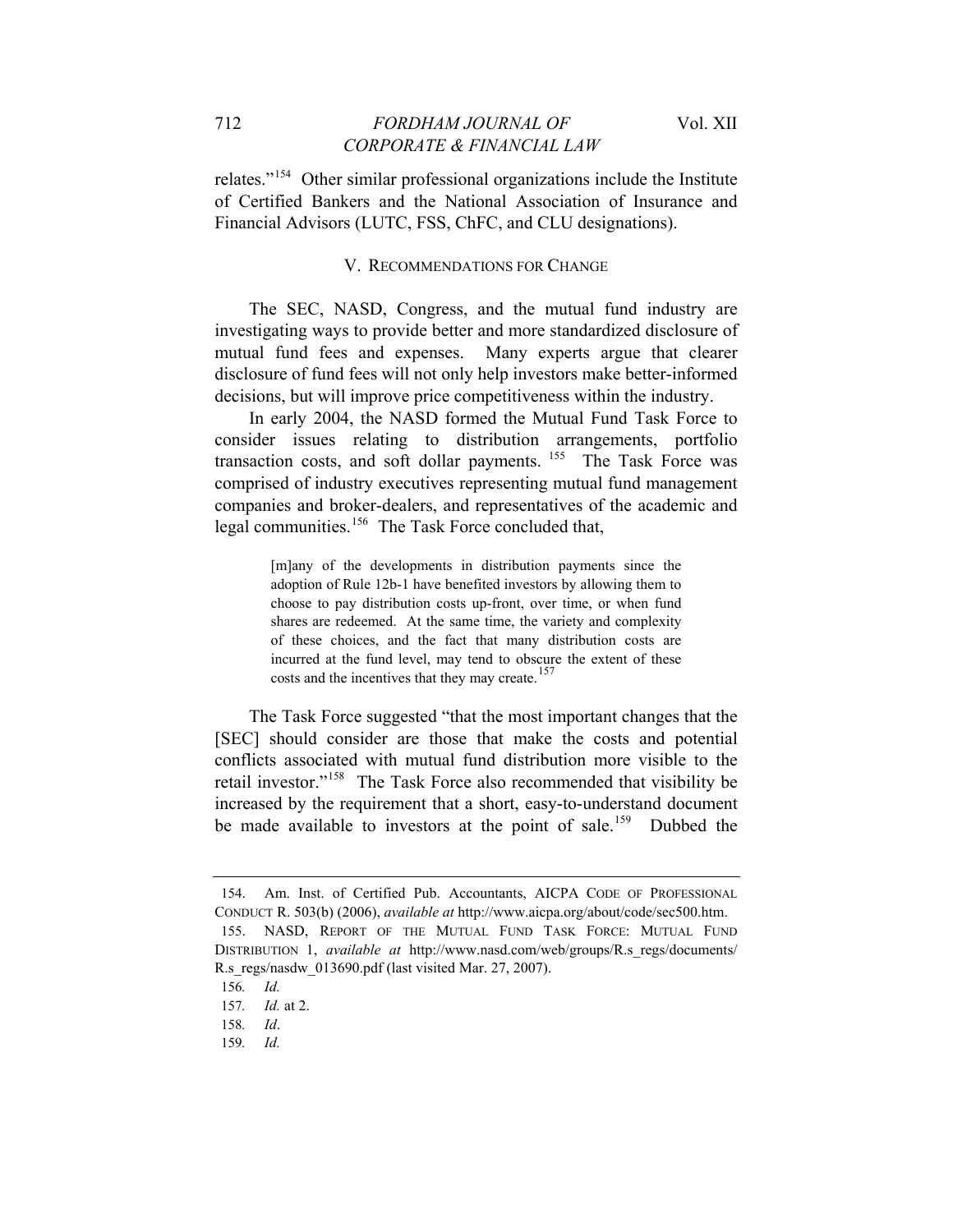"Profile Plus,"<sup>[160](#page-29-0)</sup> it is a two-page document that includes key characteristics of the fund and all fees and expenses of the fund, including the costs and potential conflicts associated with mutual fund distribution. $161$ 

Page one contains a statement describing the fund's principal investment strategies and principal investment risks.<sup>[162](#page-29-2)</sup> It also includes charts detailing the fund's total return over the past ten years, "and a chart that shows average annual return of the fund over the past 1-, 5-, and 10-year periods."<sup>[163](#page-29-3)</sup> Page two focuses on "the costs associated with fund ownership and possible conflicts of interest."<sup>[164](#page-29-4)</sup> It includes a "Fees" and Expenses" table that would "show the total fees and expenses paid by a shareholder - both transaction fees and fund operating expenses - based on the fund's current prospectus."<sup>[165](#page-29-5)</sup> The costs are to be presented both in dollars and as a percentage, based on hypothetical investments of \$1,000, \$50,000 and \$100,000.<sup>[166](#page-29-6)</sup> In addition, the fund's total "operating expenses is not to be presented as a single number, and not broken down into components."[167](#page-29-7) The Task Force believes that investors are interested mainly in the total amount of fees they pay rather than in a detailed breakdown of the various components.<sup>[168](#page-29-8)</sup> Page two also provides an explanation of "portfolio transaction costs and portfolio turnover rates."<sup>[169](#page-29-9)</sup>

Another major section on page two is titled "Potential Conflicts of Interest."<sup>[170](#page-29-10)</sup> It provides information about revenue sharing and differential compensation arrangements through two "yes/no" questions.<sup>[171](#page-29-11)</sup> The first is, "Does the fund or its affiliates pay XYZ Firm extra to promote this Fund over other similar funds?"<sup>[172](#page-29-12)</sup> If the answer is yes, an investor can click on a hyperlink to additional information about

167. NASD, *supra* note 155, at 7.

<span id="page-29-9"></span><span id="page-29-8"></span><span id="page-29-7"></span><span id="page-29-6"></span>168. *Id.* at 8. It should be noted that shareholders who are interested in a breakdown can find it in the prospectus.

169*. Id.* at 9.

172*. Id.*

<sup>160</sup>*. Id.*

<span id="page-29-2"></span><span id="page-29-1"></span><span id="page-29-0"></span><sup>161.</sup> NASD, *supra* note 155, at 6.

<sup>162</sup>*. Id.*

<span id="page-29-3"></span><sup>163</sup>*. Id.* at 7.

<span id="page-29-4"></span><sup>164</sup>*. Id.*

<span id="page-29-5"></span><sup>165</sup>*. Id.*

<sup>166</sup>*. Id.*

<span id="page-29-10"></span><sup>170</sup>*. Id.*

<span id="page-29-12"></span><span id="page-29-11"></span><sup>171</sup>*. Id.*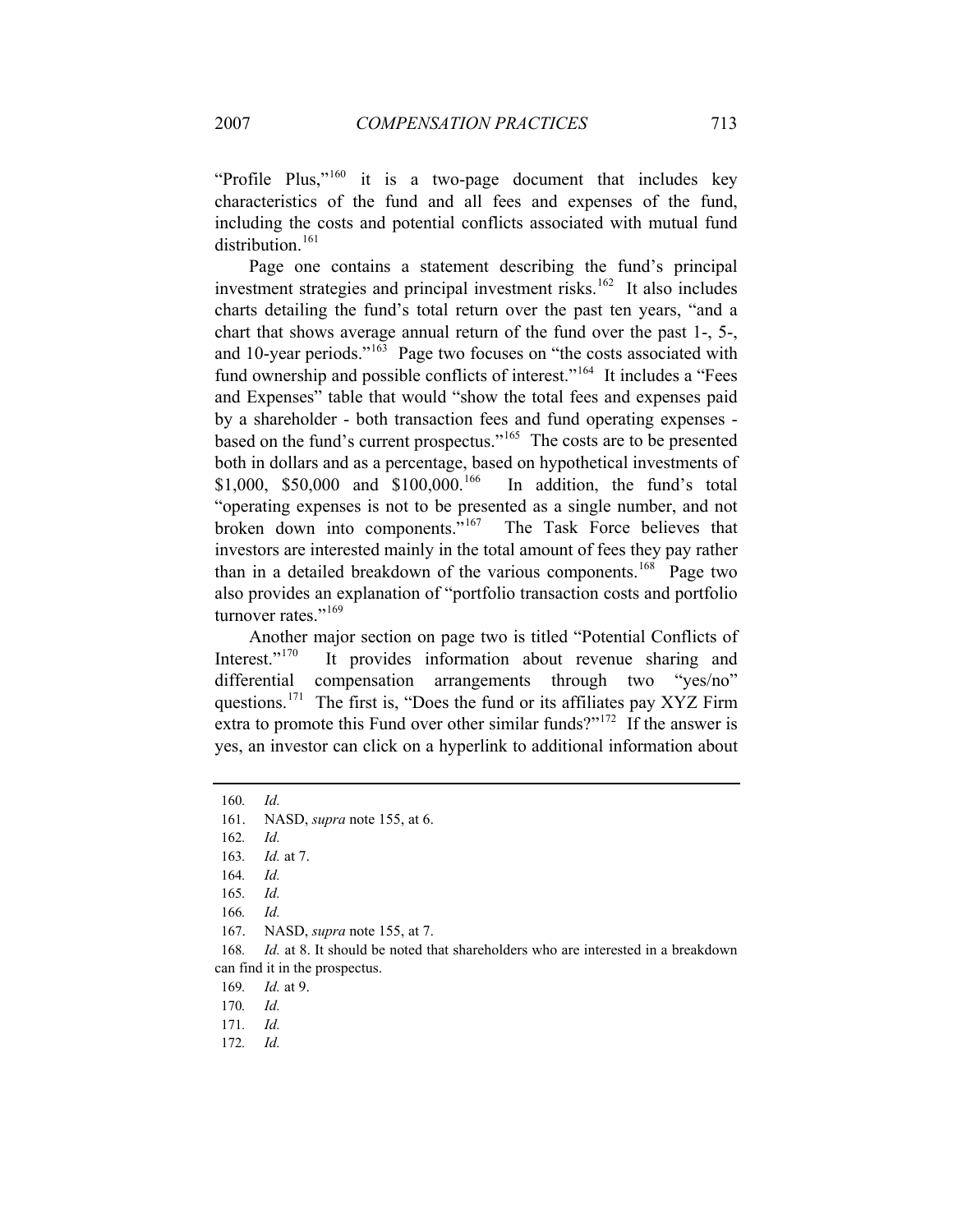the revenue sharing payments received by the broker/dealer.<sup>[173](#page-30-0)</sup> The second question is, "Does XYZ Firm pay its personnel more for selling this Fund than for selling other similar funds?"<sup>[174](#page-30-1)</sup> Again, if the answer is yes, the investor can access a hyperlink to additional information about the differential compensation arrangements that the broker-dealer has with its registered representatives. $175$ 

The Task Force also recommended that all broker-dealers be required to provide the Profile Plus, dealer disclosure statement, and the fund's prospectus on their web sites.<sup>[176](#page-30-3)</sup> It further recommended that a registered representative refer the investor to the Profile Plus at the time that the representative makes a recommendation to invest in a particular fund, stating that the Profile Plus contains important information concerning costs and potential conflicts of interest.[177](#page-30-4) In November 2004, the Commission proposed an "access equals delivery" approach to prospectus delivery, under which investors would be presumed to have access to the internet, and issuers and intermediaries could satisfy their delivery requirements by posting the required information on their websites.<sup>[178](#page-30-5)</sup>

### VI. CONCLUSION

It is obvious that something needs to be done to eliminate, or at least to reduce, the conflicts of interest that have been created by revenue sharing, directed brokerage, differential compensation, and soft dollar commissions. It appears there are two alternatives, either to make the practices illegal, as the SEC recently did with directed brokerage, or to make those practices more transparent, so that investors are aware of the potential for conflicts of interest. The Profile Plus document developed and recommended by the NASD's Mutual Fund Taskforce does a good job of divulging the information that investors need in order to uncover and understand the potential conflicts.

The approval of 12b-1 fees in 1980 made revenue sharing and differential compensation possible. It also led to the formation of different classes of mutual fund shares, which allows investors to choose

<span id="page-30-0"></span><sup>173.</sup> NASD, *supra* note 155, at 9.

<span id="page-30-1"></span><sup>174</sup>*. Id.* at 10.

<sup>175</sup>*. Id.*

<span id="page-30-4"></span><span id="page-30-3"></span><span id="page-30-2"></span><sup>176</sup>*. Id.* at 10-11.

<sup>177</sup>*. Id.* at 11.

<span id="page-30-5"></span><sup>178</sup>*. Id.* at 13.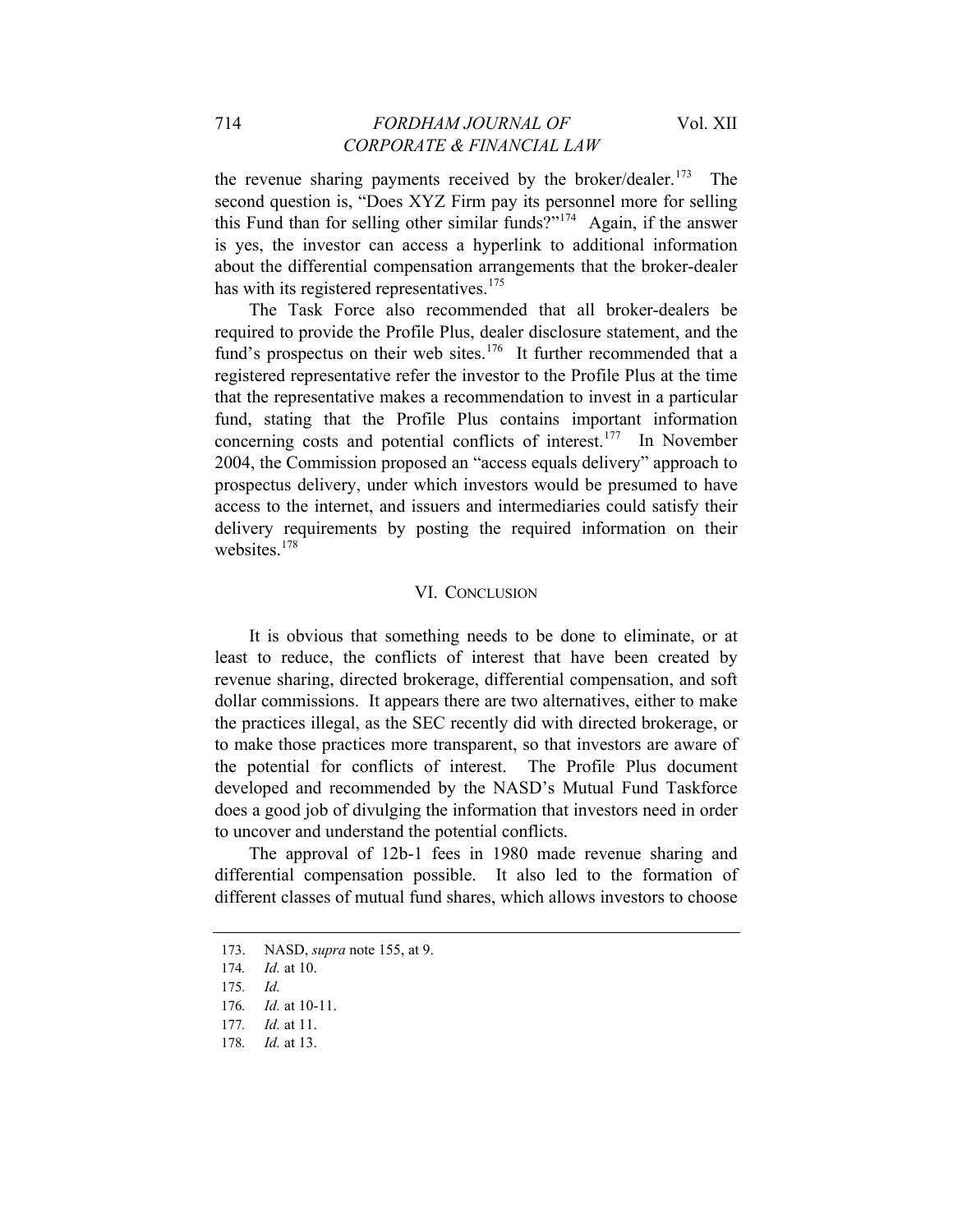the way they pay the fees associated with mutual fund investment. That represents an advantage for potential shareholders, which we feel overcomes the associated costs, and the conflicts of interest for financial advisers. Certainly those practices need to be disclosed to a greater extent, and the Profile Plus does that.

Both directed brokerage and soft dollar payments involve payments to brokerage firms in the form of commissions for executing portfolio transactions in exchange for recommending the funds to clients or for providing services (most commonly investment research). These payments are thus hidden in the overall transaction costs of the fund, and would not be apparent to the vast majority of investors. On the other hand, revenue sharing and differential cash compensation are part of the fund's 12b-1 plan, and are clearly payments made in exchange for recommending the fund to investors.

Each of the four practices involves the potential for conflicts of interest, but in directed brokerage and soft dollar payments, the payments are made in the form of commissions and it is difficult to separate the part of the commission that represents payment for recommending the fund from the payment for the execution of trades. With revenue sharing and differential compensation, there is no question as to what the payments represent. Thus the potential conflict of interest is more transparent.

Some feel, however, that disclosure is not enough. In 2004, Senator Carl Levin (D-Michigan) stated,

> Even if an investor is clearly told that his or her broker is getting paid to promote a mutual fund, the investor is left wondering whether the broker's recommendation is based on the mutual fund's merits or the broker's financial benefit. Disclosure does not resolve the conflict; it allows revenue sharing payments to continue to undermine objective investment advice. The better course of action is to ban revenue sharing from the mutual fund marketplace.<sup>[179](#page-31-0)</sup>

Our feeling is that if an investor is "left wondering" whether the broker's recommendation is unbiased, he or she should raise the issue with the broker. If the broker's response is unsatisfactory, the investor should find another broker. If a sufficient number of investors do this,

<span id="page-31-0"></span><sup>179</sup>*. Ending Conflicts of Interest at Mutual Funds: The Mutual Fund Reform Act: Hearing Before the Senate Committee on Banking, Housing and Urban Affairs*, 108th Cong. (2004) (statement of Sen. Carl Levin), *available at* http://www.senate.gov/~levin /newsroom/release.cfm?id=219868.